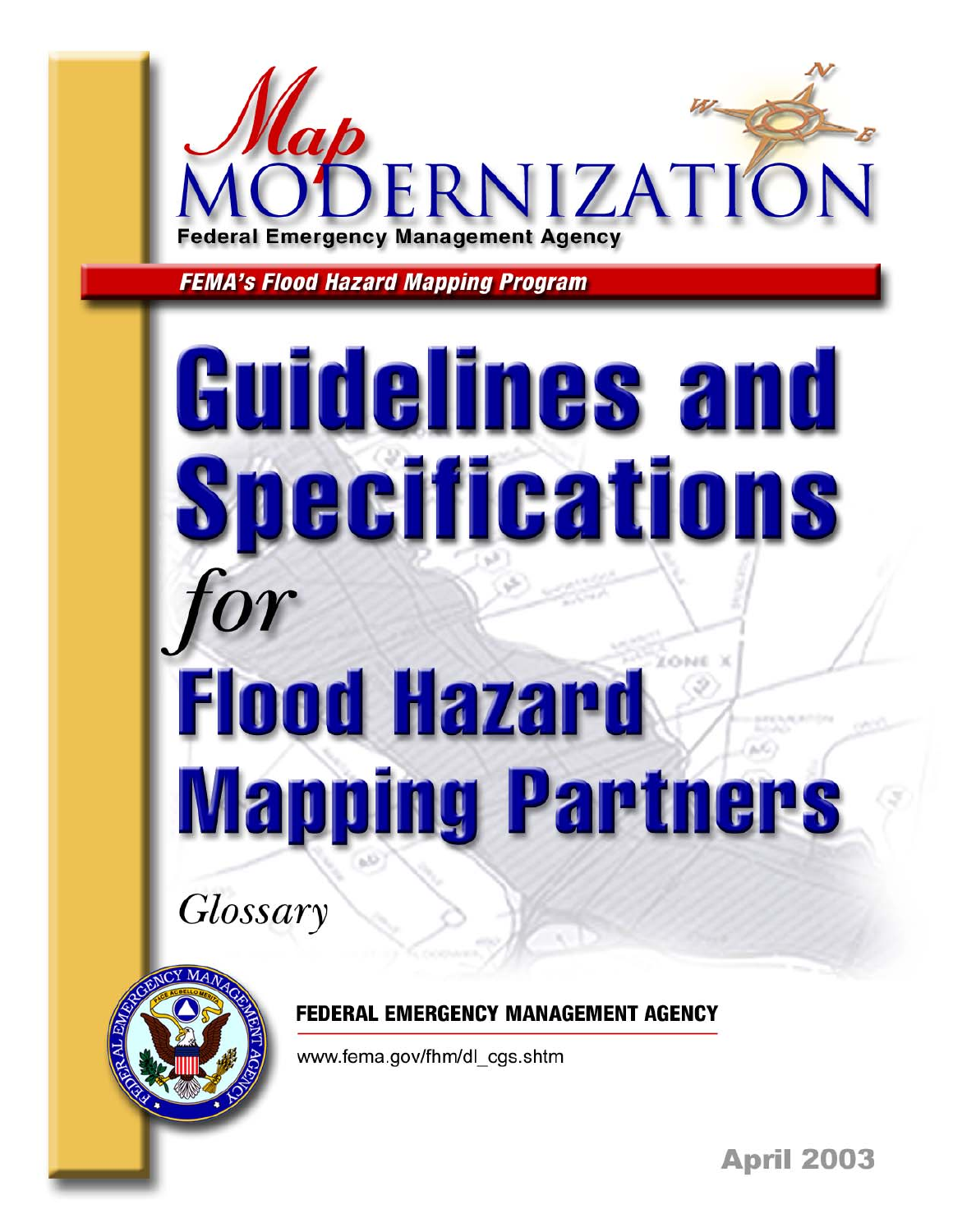# **Glossary of Terms**

The terms listed below are used throughout this document and in other FEMA Flood Hazard Mapping Program documents.

**0.2-Percent-Annual-Chance Flood**—The flood that has a 0.2-percent chance of being equaled or exceeded in any given year.

**1-Percent-Annual-Chance Flood**— The flood that has a 1-percent chance of being equaled or exceeded in any given year.

**2-Percent-Annual-Chance Flood**—The flood that has a 2-percent chance of being equaled or exceeded in any given year.

**10-Percent-Annual-Chance Flood**—The flood that has a 10-percent chance of being equaled or exceeded in any given year.

**10-Year Flood**—See 10-Percent-Annual-Chance Flood.

**50-Year Flood**—See 2-Percent-Annual-Chance Flood.

**100-Year Flood**—See 1-Percent-Annual-Chance Flood.

**500-Year Flood**—See 0.2-Percent-Annual-Chance Flood

**Accuracy**—The degree of correctness attained in a measurement.

**Alluvial Fan**—The sedimentary deposit located at a topographic break, such as the base of a mountain front, escarpment, or valley side, that is composed of streamflow and/or debris flow sediments and has the shape of a fan, either fully or partially extended. These characteristics can be categorized by composition, morphology, and location.

**Alluvial Fan Flooding**—The flooding that occurs on an alluvial fan as defined above. The term *alluvial fan flooding* encompasses both active alluvial fan flooding and inactive alluvial fan flooding.

**Alluvial Fan Flooding (Active)**—Flooding that occurs only on alluvial fans and is characterized by flow path uncertainty so great that this uncertainty cannot be set aside in realistic assessments of flood risk or in the reliable mitigation of the hazard. An active alluvial fan flooding hazard is indicated by three related criteria: (1) flow path uncertainty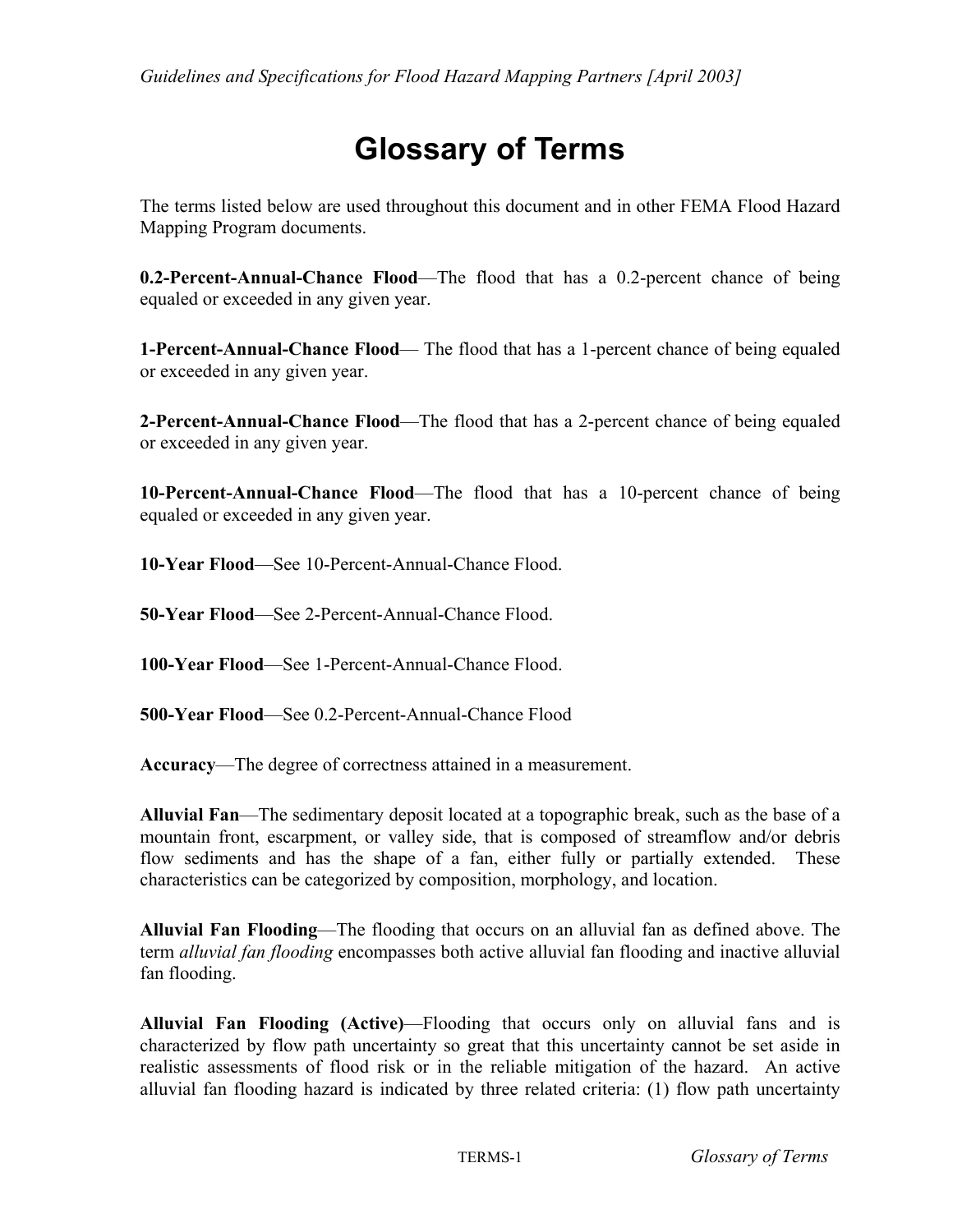below the hydrographic apex; (2) abrupt deposition and ensuing erosion of sediment as a stream or debris flow loses its ability to carry material eroded from a steeper, upstream source area; and (3) an environment where the combination of sediment availability, slope, and topography creates an ultrahazardous condition for which elevation on fill will not reliably mitigate the risk.

**Alluvial Fan Flooding (Inactive)**—Flooding that is similar to traditional riverine flood hazards, but occurs only on alluvial fans. Inactive alluvial fan flooding is characterized by flow paths with a higher degree of certainty in realistic assessments of flood risk or in the reliable mitigation of the hazard. Unlike active alluvial fan flooding hazards, an inactive alluvial fan flooding hazard is characterized by relatively stable flow paths. However, like areas of active alluvial fan flooding, inactive alluvial fan flooding*,* may be subject to sediment deposition and erosion, but to a degree that does not cause flow path instability and uncertainty.

**Alphanumeric Data**—Data consisting of both letters and numbers, and possibly symbols such as punctuation marks.

**American Standard Code for Information Interchange (ASCII)**—A popular standard for the exchange of alphanumeric data.

**Appeal**—The formal objection to proposed or proposed modified Base Flood Elevations (BFEs), submitted by a community official or an owner or lessee of real property within the community during the statutory 90-day appeal period. An appeal must be based on data that show the proposed or proposed modified BFEs are scientifically or technically incorrect.

**Appeal Period**—The statutory period, beginning on the date of second publication of proposed BFEs and/or proposed modified BFEs in the local newspaper, during which community officials or owners or lessees of real property within the community may appeal proposed or proposed modified BFEs by submitting data to show those BFEs are scientifically or technically incorrect.

**Application/Certification Forms**—The comprehensive, easy-to-use forms that were implemented by FEMA in October 1992 to facilitate the processing of requests for revisions or amendments to National Flood Insurance Program maps.

**Approved Model—**A numerical computer model that has been accepted by FEMA for use in performing new or revised hydrologic or hydraulic analyses for National Flood Insurance Program purposes. All accepted models must meet the requirements set forth in Subparagraph 65.6(a)(6) of the National Flood Insurance Program regulations.

**Approximate Study**—A flood hazard study that results in the delineation of floodplain boundaries for the 1-percent-annual-chance (100-year) flood, but does not include the determination of BFEs or flood depths.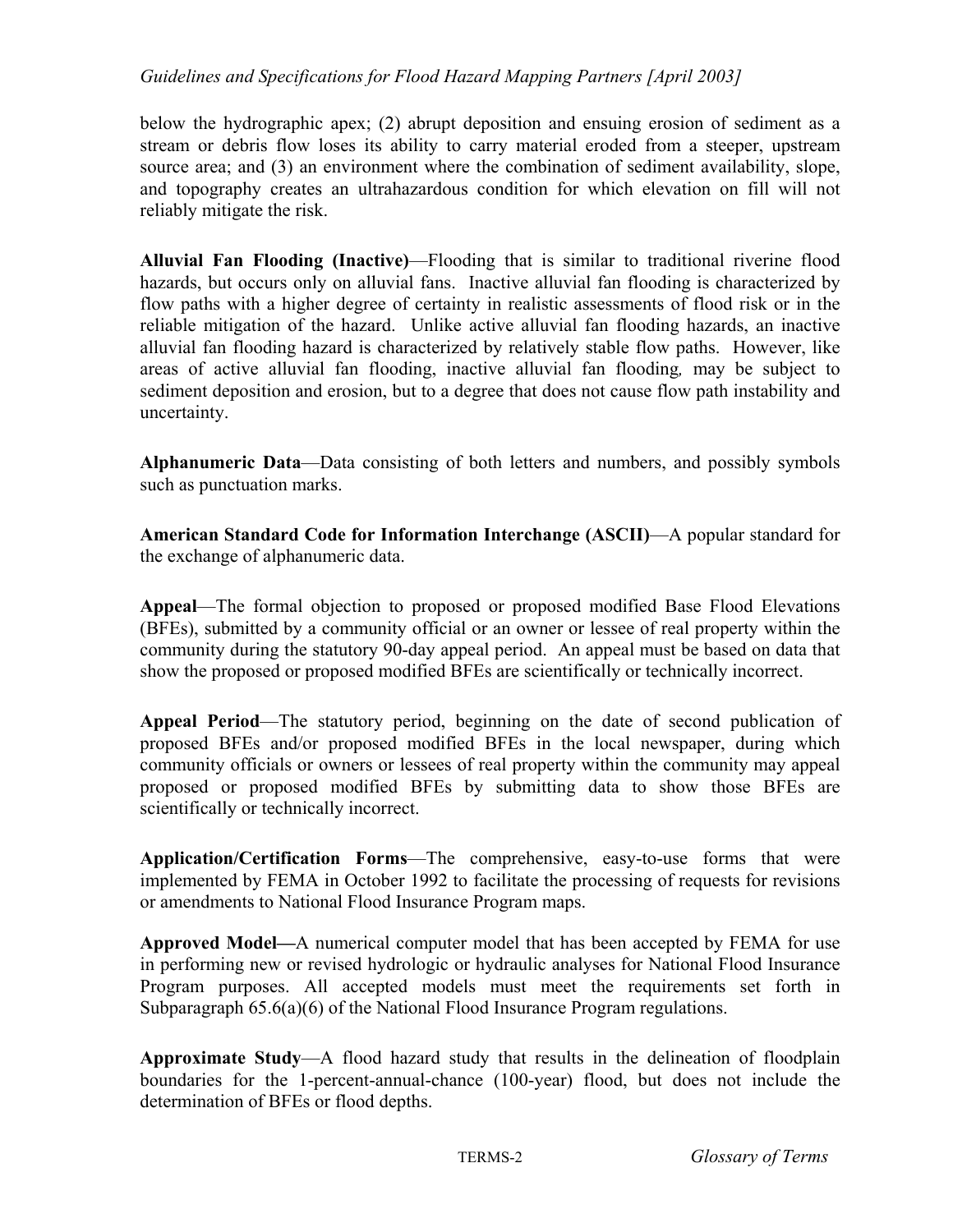**Area**—The level of spatial measurement referring to a two-dimensional defined space

**Area Not Included (ANI)**—An area that is excluded from the mapping for a subject community because (1) the area is under the jurisdiction of another community and is shown on the mapping for that community, or (2) access to the area is limited for security reasons (e.g., military installations).

**Artwork**—The various layers prepared by the cartographic staff that are components of the manually produced Flood Insurance Rate Map and/or Flood Boundary and Floodway Map.

**As-Built**—A term used to describe mapping and mapping-related data that reflect conditions within a floodplain based on flood-control and other structures being completed.

**Assistance Officer (AO)** —The FEMA Regional Office staff person that is responsible for the administration of funding and funding-related activities for a specific contract or agreement.

**Area of Special Consideration (ASC)** —The name given to a special floodprone area around closed-basin lakes. The ASC is an area that is know to be subject to flooding, but the percent chance of the area being flooded in any given year is not defined.

**Attribute**—The descriptive characteristic or quality of a feature. An attribute value is a measurement assigned to an attribute for a feature instance.

**Backwater**—Water backed up or retarded in its course as compared with its normal or natural condition of flow.

**Base Flood—The flood that has a 1-percent chance of being equaled or exceeded in any** given year.

**Base Flood Elevation (BFE)** —The elevation of a flood having a 1-percent chance of being equaled or exceeded in any given year.

**Base Map—The map of the community that depicts cultural features (e.g., roads, railroad,** bridges, dams, culverts), drainage features, and corporate limits.

**Batch Processing**—The system by which computers process, without operator intervention, all input for an application at one time to produce the desired input, even though input data might have been collected periodically.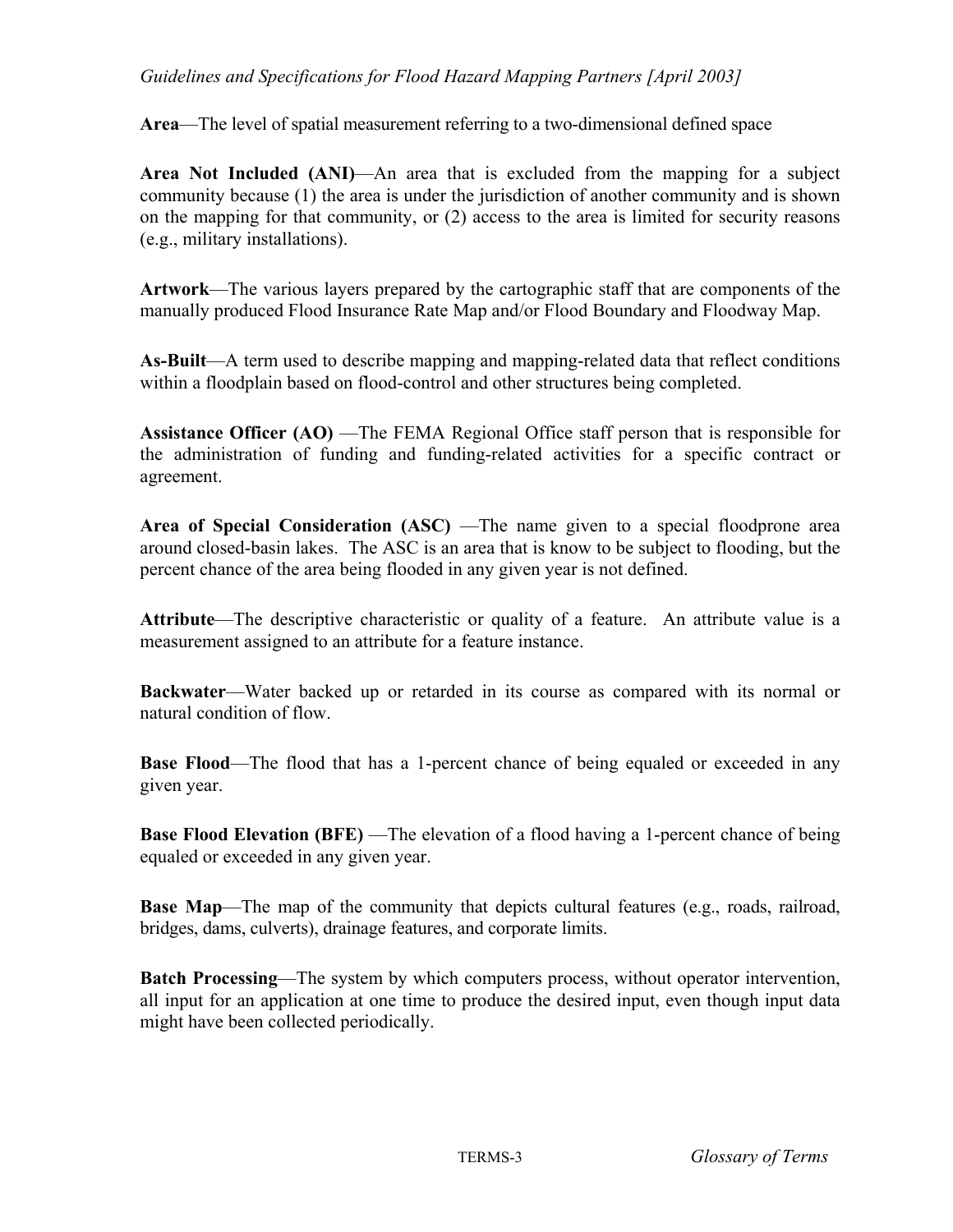**Bench Mark (BM)**—A permanent monument established by any Federal, State, or local agency, whose elevation and description are well documented and referenced to the National Geodetic Vertical Datum of 1929 or the North American Vertical Datum of 1988.

**Bit—**An abbreviation for binary digit, a number that can have only a value of 0 or 1.

**Block**—A group of bytes treated as one unit of information, sometimes called a physical record.

**Buffer Zone**—An area of specified distance (radius) around a map item or items.

**Building**—See Structure.

**Byte**—A group of bits that can be stored and retrieved as a unit.

**Cell**—The defined geometric shape that stores data or defines an area that is labeled. The most common mapping cell is a square. Also the basic element of spatial information in raster data structures.

**Centroid**—The point interior to a polygon whose coordinates are the averages of the corresponding coordinates for all points included in the polygon.

**Channel**—A naturally or artificially created open conduit that periodically or continuously contains moving water or which forms a connecting link between two bodies of water.

**Chief Executive Officer (CEO)**—The official of a community who has the authority to implement and administer laws, ordinances, and regulations for that community.

**Choropleth Map—A** map with shaded or hatched areas. (Choro  $=$  place and pleth  $=$  value.)

**Coastal Barrier Resources System (CBRS)—**A system of protected coastal areas (including the Great Lakes. The areas within the CBRS are defined as depositional geologic features consisting of unconsolidated sedimentary materials; subject to wave, tidal, and wind energies; and protecting landward aquatic habitats from direct wave attack.

**Coastal Flooding—**Flooding that occurs along the Great Lakes, the Atlantic and Pacific Oceans, and the Gulf of Mexico.

**Coastal High Hazard Area—**An area of special flood hazard extending from offshore to the inland limit of a primary frontal dune along an open coast and any other area subject to highvelocity wave actions from storms or seismic sources.

**Code of Federal Regulations (CFR)—**The codification of the general and permanent rules published in the *Federal Register* by the Executive Departments and agencies of the Federal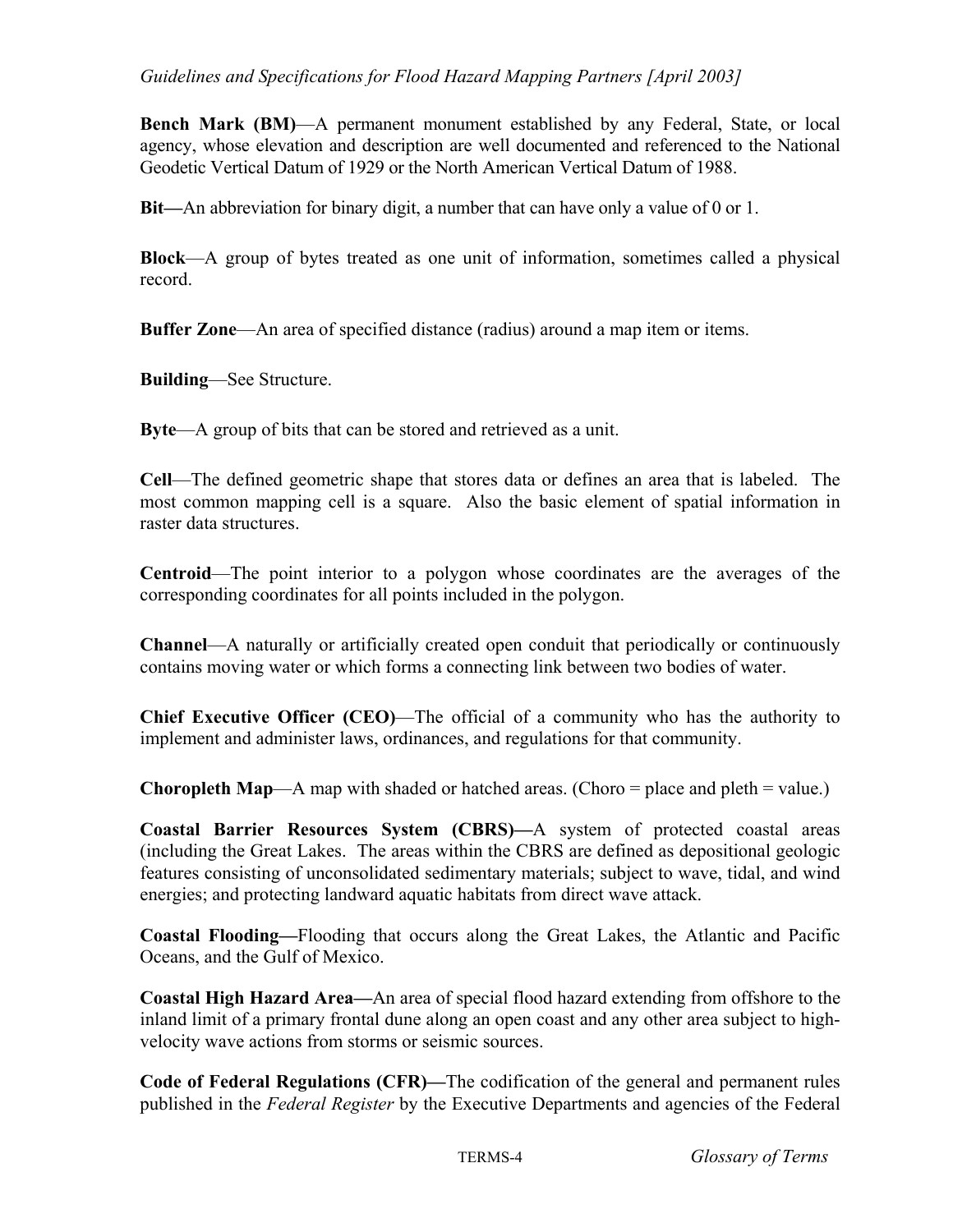Government. National Flood Insurance Program regulations are printed in Parts 59 through 77 of Title 44 of the CFR.

**Community—**Any State or area or political subdivision thereof, or any Indian tribe or authorized tribal organization, or Alaska Native village or authorized native organization, which has the authority to adopt and enforce floodplain management regulations for the areas within its jurisdiction.

**Community Assistance Call (CAC)—**A telephone call made by FEMA Regional Office staff or the State National Flood Insurance Program Coordinator to a community to supplement or replace a Community Assistance Visit.

**Community Assistance Program (CAP)**—A FEMA program, funded by the National Flood Insurance Program (NFIP), under which cost-shared funds are provided to States to provide technical assistance support to communities participating in the NFIP. The purpose of the CAP is to identify, prevent, and resolve floodplain management issues in NFIP participating communities before a flood occurs, or before poor performance or noncompliance warrant enforcement and intervention by FEMA.

**Community Assistance Visit (CAV)—A** visit by FEMA Regional Office staff or the State National Flood Insurance Program Coordinator to a community to assess whether the community's floodplain management program meets National Flood Insurance Program participation requirements.

**Community Coordination Meeting**—A meeting during which Flood Hazard Mapping Partners discuss plans for a Flood Map Project, interim results of a Flood Map Project, and final results of a Flood Map Project for a particular community or group of communities.

**Community Identification Number (CID)—**A six-digit code used by FEMA to identify each community that is potentially subject to flood hazards.

**Community Information System (CIS)—**An Oracle database system used by FEMA to track and report on all communities identified by FEMA as potentially floodprone, especially with regard to mapping actions, including Letters of Map Change, taken by FEMA to identify flood hazards in each community.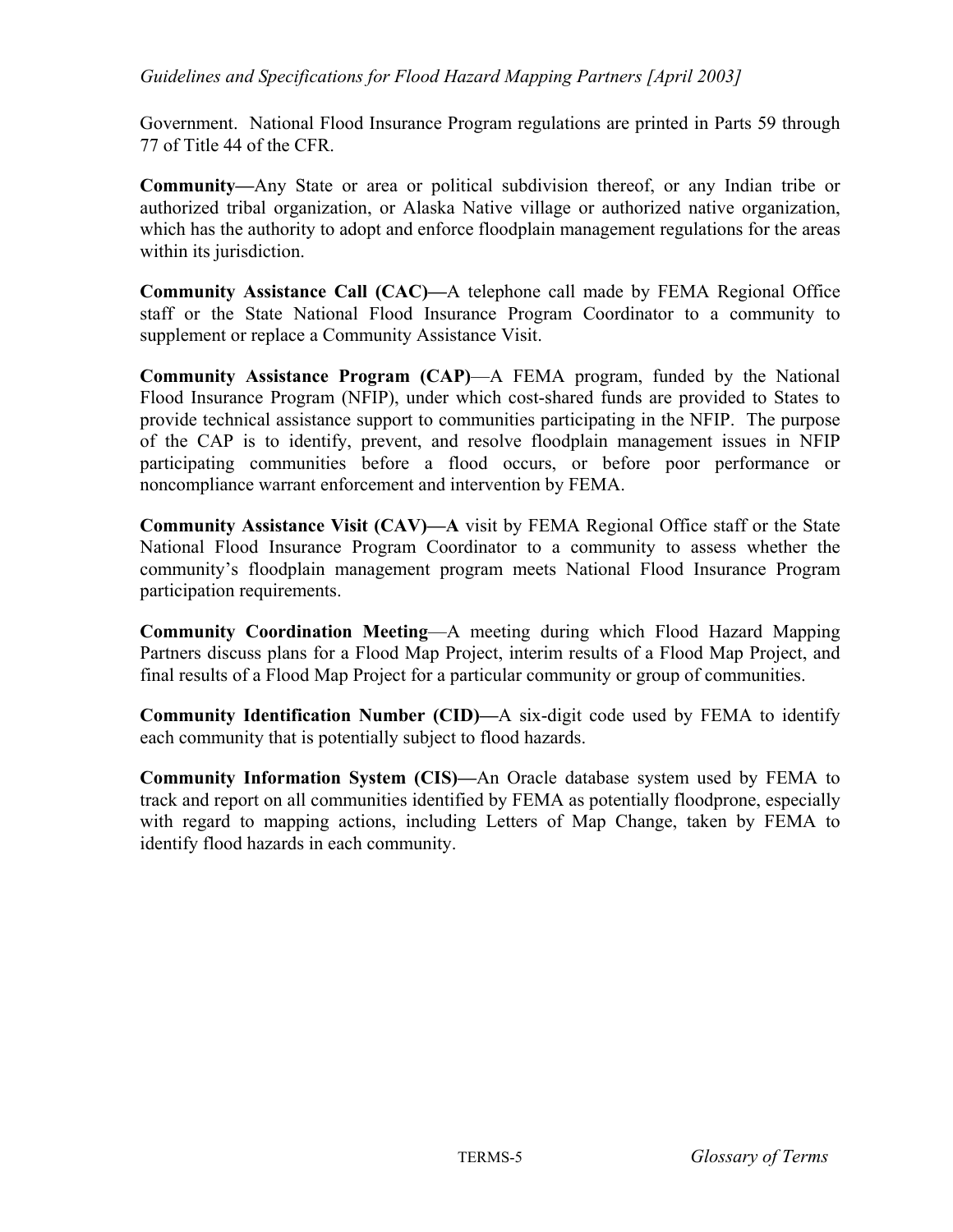**Community Rating System (CRS)—**A FEMA initiative, established under the National Flood Insurance Program, to recognize and reward communities that have implemented floodplain management measures beyond the minimum required by National Flood Insurance Program regulations. Under the CRS, those communities that choose to participate voluntarily may reduce the flood insurance premium rates for property owners in the community by taking these additional actions.

**Compliance Period—**The period that begins with the issuance of a Letter of Final Determination and ends when a new or revised Flood Insurance Rate Map becomes effective. During the compliance period, a community must enact and adopt new or revised floodplain management ordinances required for participation in the National Flood Insurance Program.

**Computer-Assisted Drafting and Design (CADD)—**Software with the capability of assisting the operator with the performance of standard engineering and architecture design functions.

**Conditional Letter of Map Amendment (CLOMA)—**The FEMA response to a requester who believes his or her proposed structure, when constructed on natural ground at or above the BFE, will be outside the 1-percent-annual-chance floodplain. CLOMAs may not be issued for unimproved or undeveloped property.

**Conditional Letter of Map Revision (CLOMR)**—The FEMA response to a community request for FEMA's comment on proposed alterations to the floodplain conditions within that community. The CLOMR describes the effect of the proposed project, if constructed as proposed, on the effective FIRM, FBFM, and/or FIS report. A CLOMR often contains detailed information on conditions that must be met by a requester before FEMA will issue a final determination regarding revising the FIRM, FBFM, and/or FIS report.

**Conditional Letter of Map Revision Based on Fill (CLOMR-F)—**The FEMA response to a community request for FEMA's comment on the effect(s) that a proposed project involving the placement of earthen fill within the SFHA will have on the Special Flood Hazard Area designation for one or more legally defined parcels of land or one or more proposed structures.

**Consultation Coordination Officer (CCO)—**The individual on the FEMA Regional Office staff who is responsible for coordinating with a community on activities related to National Flood Insurance Program.

**Contracting Officer (CO)—**The FEMA Headquarters staff person that is responsible for the administration of funding and funding-related activities for a specific contract or agreement.

**Control Point—**Any station in a horizontal or vertical control network that is identified in a dataset of photograph and used for correlating the data shown in the data set or photograph.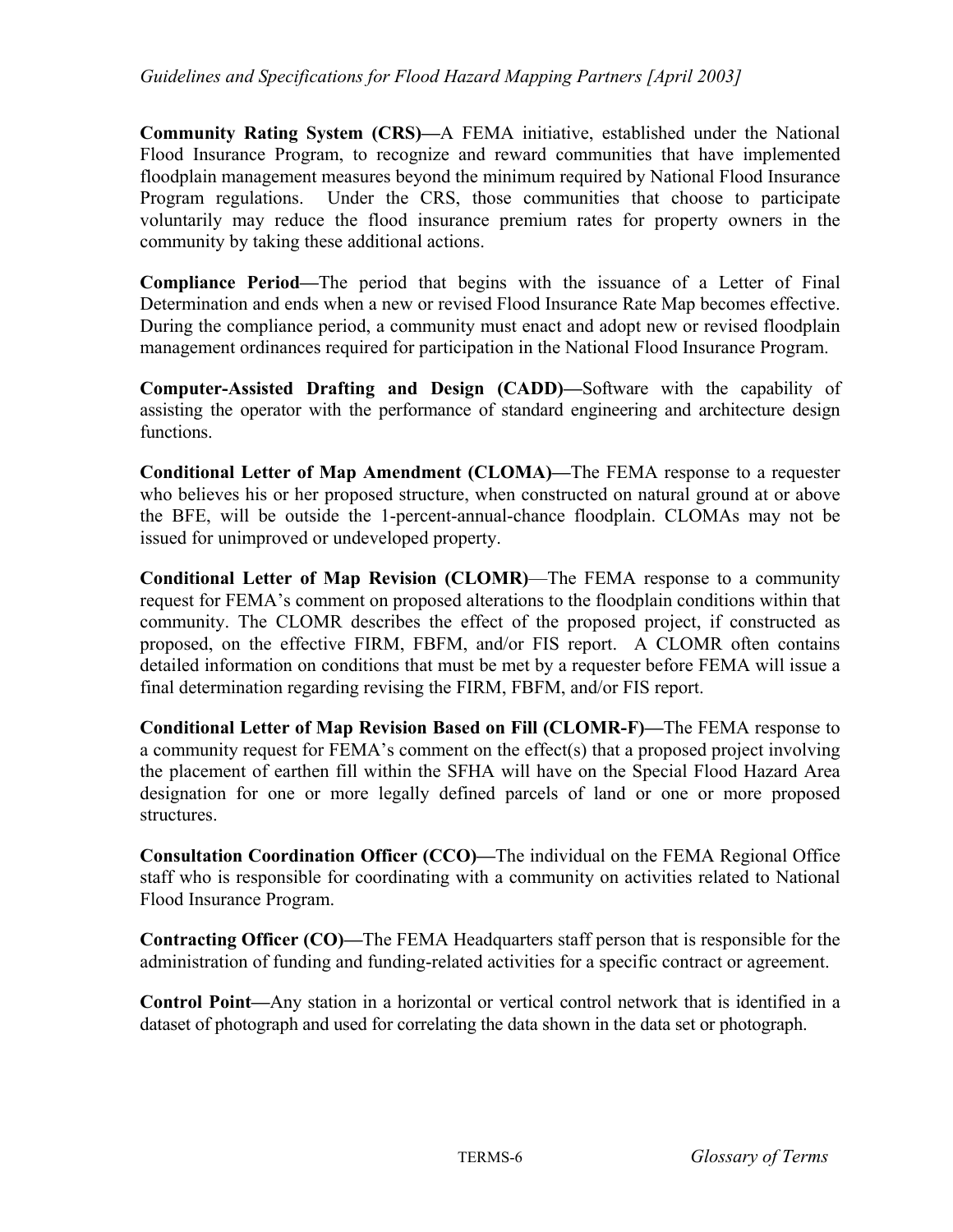**Cooperating Technical Partners (CTP) Initiative—**An innovative FEMA program to create partnerships between FEMA and participating National Flood Insurance Program communities, regional agencies, and State agencies that have the interest and capability to become more active participants in the FEMA Flood Hazard Mapping Program.

**Coordinate Geometry (COGO)—**The use of bearings and distances, azimuths, and coordinate locations to enter and describe graphic data. COGO is usually used for civil engineering and survey applications.

**Coordinate Pair—**A set of cartesian coordinates describing the location of a point, line or area (polygon) feature in relation to the common coordinate system of the data base.

**Coordinate System—**A particular kind of reference frame or system, such as plane rectangular coordinates or spherical coordinates, which use linear or angular quantities to designate the position of points within that particular reference frame or system (e.g., State Plane).

**Countywide Format—**A format used by FEMA to show flooding information for the entire geographic area of a county, including the incorporated communities in the county, on one map and in one report.

**Cultural Features—**Railroads, airfields, streets, roads, highways, levees, dikes, seawalls, dams and other flood-control structures, and other prominent manmade features and landmarks shown on a National Flood Insurance Program map.

**Database—**A collection of information related by a common fact or purpose.

**Database Management System (DBMS) —**A systematic approach to maintaining, accessing, and manipulating data base files. A DBMS may consist of a single program or a collection of task-specific programs.

**Data Capture**—The series of operations required to encode data in a computer-readable form (digitizing).

**Data Layer—**Refers to data having similar characteristics being contained in the same plane or overlay (e.g., roads, rivers) of a Geographic Information System. Usually information contained in a data layer is thematically related and is designed to be used with other layers.

**Dataset or Datafile—**A named collection of logically related data records arranged in a prescribed manner. The physical set of data of one data type being referred to or being used in the context of a data processing operation.

**Detailed Study**—A flood hazard study that, at a minimum, results in the delineation of floodplain boundaries for the 1-percent-annual-chance (100-year) flood and the determination of BFEs or flood depths.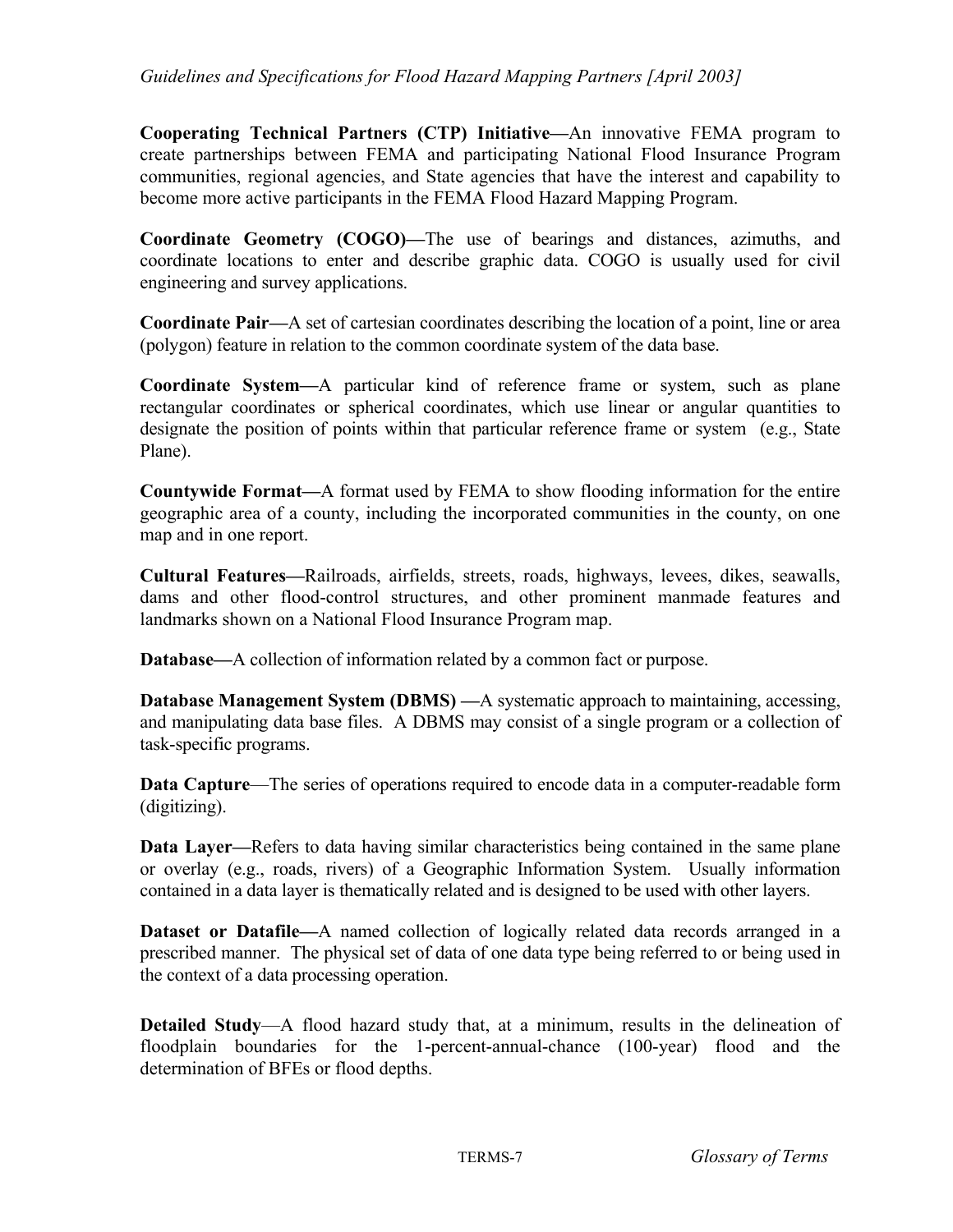**Differential Global Positioning System (DGPS)—**Global Positioning System (GPS) positioning techniques that use two or more GPS receivers, with a base station on a position of known location, and one or more roving receivers taking GPS measurements at unknown locations.

**Digital Data—**Data displayed, recorded, or stored in binary notation.

**Digital Elevation Model (DEM)—A** file with terrain elevations recorded for the intersection of a fine-grained grid and organized by quadrangle as the digital equivalent of the elevation data on a topographic base map.

**Digital Flood Insurance Rate Map (DFIRM)—**A Flood Insurance Rate Map that has been prepared as a digital product, which may involve converting an existing manually produced FIRM to digital format, or creating a product from new digital data sources using a Geographic Information System environment. The DFIRM product allows for the creation of interactive, multi-hazard digital maps. Linkages are built into an associated database to allow users options to access the engineering backup material used to develop the DFIRM, such as hydrologic and hydraulic models, Flood Profiles, data tables, Digital Elevation Models, and structure-specific data, such as digital elevation certificates and digital photographs of bridges and culverts.

**Digital Flood Insurance Rate Map–Digital Line Graph (DFIRM-DLG)—**The product created by extracting the flood risk thematic data from the DFIRM. The format of this product is the U.S. Geological Survey Digital Line Graph Level 3 optional format. The DFIRM-DLG does not include base map information, or graphic data required to create a FIRM in hardcopy format. The DFIRM-DLG is intended to be the primary means of transferring flood risk data depicted by FIRMs to Geographic Information Systems through a public domain data exchange format. The DFIRM-DLGs are tiled the to U.S. Geological Survey 1:24,000 scale topographic map series.

**Digital Flood Insurance Rate Map (DFIRM) Spatial Database—**A database designed to facilitate collecting, storing, processing, and accessing data developed by FEMA, enabling Mapping Partners to share the data necessary for the DFIRM production and conversion process. Where possible, all mapping and engineering data elements are linked to physical geographic features and georeferenced. The use of a Geographic Information System as a component of the DFIRM spatial database provides the ability to georeference and overlay the mapping and engineering data, allowing the database to support a wide variety of existing and forthcoming FEMA engineering and mapping products.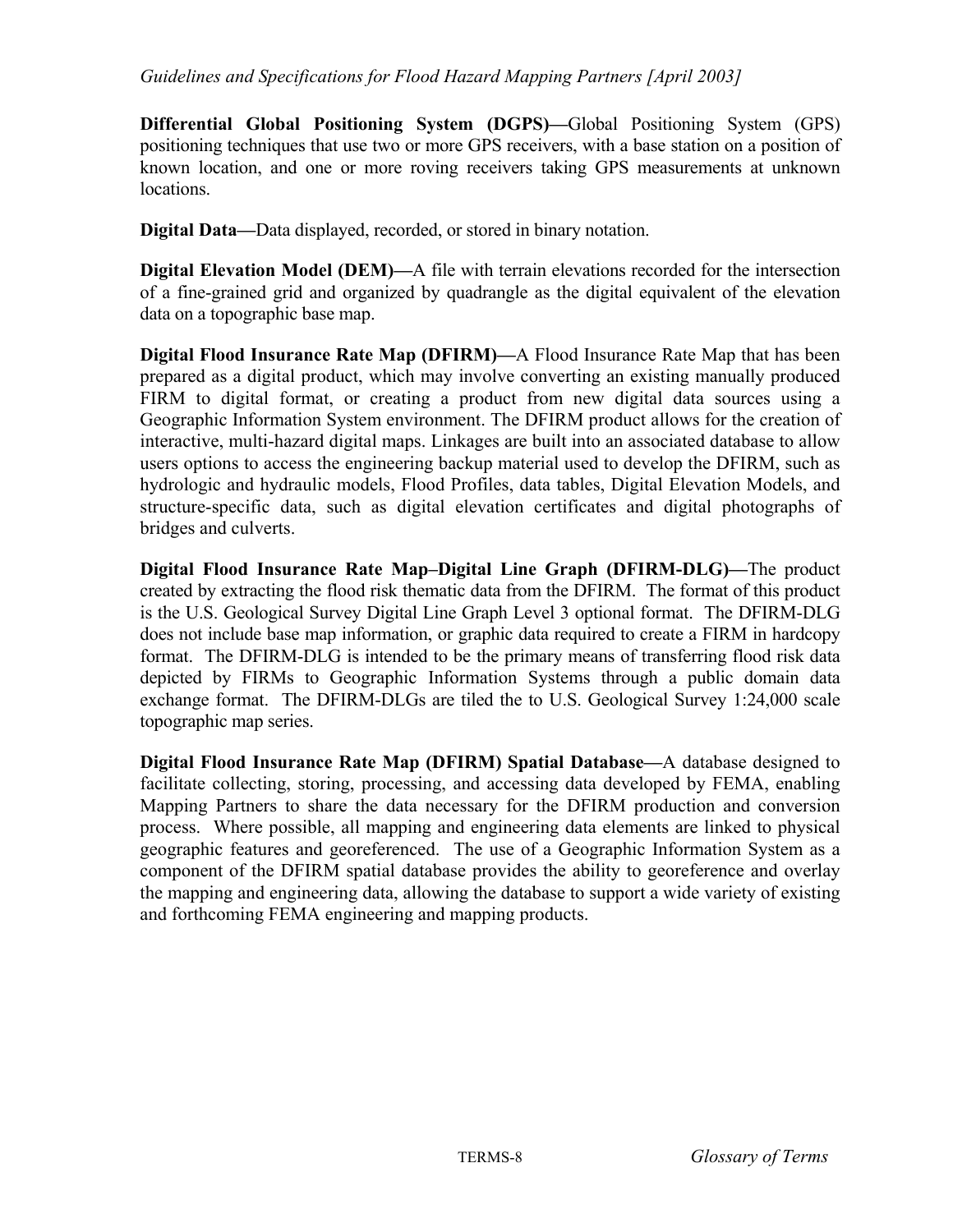**Digital Line Graph (DLG)—**A computer file format for mapping data that provides a topological structure to describe points, lines, and polygons. FEMA has adopted the U.S. Geological Survey (USGS) Digital Line Graph Level 3 optional format for National Flood Insurance Program mapping and engineer requirements. A DLG may contain lists of point coordinates describing boundaries, drainage lines, transportation routes, and other linear features, which are organized by USGS quadrangle areas. These data are the digital equivalent of the linear hydrographic and cultural data on a topographic base map. The flood risk thematic layers developed by FEMA will fit the quadrangle as an overlay.

**Digital Line Graph Level 3 (DLG-3)—**Data files that are fully topologically structured and are designed to be integrated into Geographic Information Systems.

**Digital Orthophoto Quadrangle (DOQ)—**Photographic maps distributed by the U.S. Geological Survey. A DOQ is an aerial photograph that is adjusted to remove distortions caused by variations in terrain and the camera lens to produce a photograph that displays features in their planimetrically correct location. This term is sometimes used loosely to mean any photographic map produced by this process.

**Digital Terrain Model (DTM)—A** land surface represented in digital form by an elevation grid or lists of three-dimensional coordinates.

**Digitizing—**A process of converting an analog image or map into a digital format usable by a computer.

**Disaster Field Office (DFO)**—The term used to describe the office that is the central coordinating point for all response and recovery efforts by State and Federal agencies as a result of widespread damage caused by a disaster. The DFO does not directly serve the public, but functions as a headquarters from which emergency managers operate.

**Drawing Exchange File (DXF)—A** commonly used format for the exchange of graphic data.

**Edge Matching—**The comparison and graphic adjustment of features to obtain agreement along the edges of adjoining map sheets.

**Effective Date—**The date on which the National Flood Insurance Program Map for a community becomes effective and all sanctions of the National Flood Insurance Program apply.

**Effective Map—**The National Flood Insurance Program map issued by FEMA that is in effect as of the date shown in the title block of the map as "Effective Date," "Revised," or "Map Revised."

**Elevation Reference Mark (ERM)** — Temporary vertical control monument established by a FEMA Study Contractor during the performance of a study or restudy.

**Elevation Reference Point (ERP)—**A temporary mark, the elevation of which is determined by levels or Differential Global Positioning System positioning from a bench mark or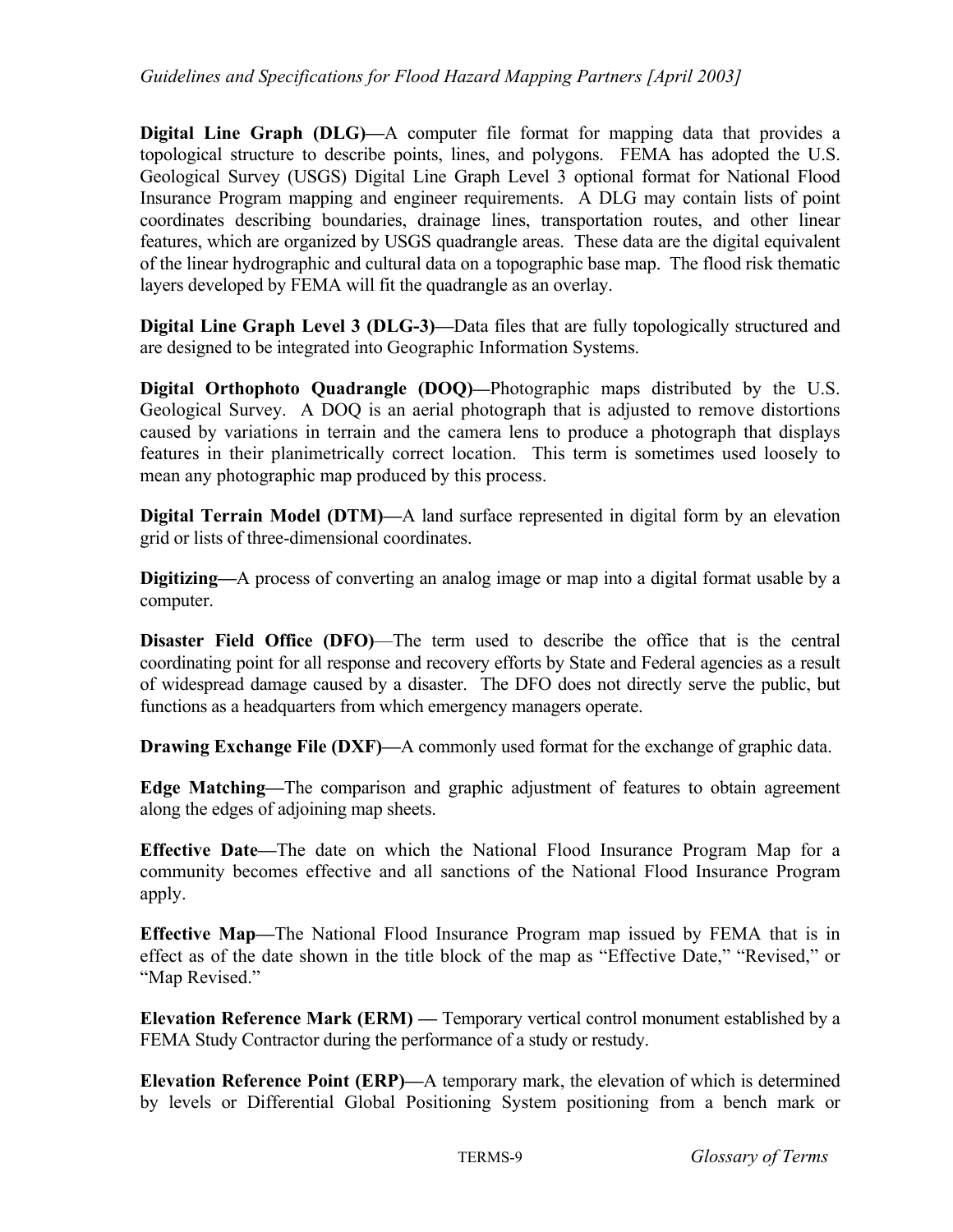elevation reference mark. For purposes of the National Flood Insurance Program, ERPs are submitted with copies of field notes or a documented summary of procedures.

**Emergency Phase—**The phase of the National Flood Insurance Program that was implemented, on an emergency basis, to provide a first-layer amount of insurance on all insurable structures before the effective date of the initial Flood Insurance Study and Flood Insurance Rate Map.

**Emergency Preparedness and Response Directorate**—The component of the U.S. Department of Homeland Security that, among other responsibilities, administers the National Flood Insurance Program.

#### **Emergency Program—See Emergency Phase.**

**Encroachment**—Construction, placement of fill, or similar alteration of topography in the floodplain that reduces the area available to convey floodwaters.

**Engineering Study Data Package (ESDP) Project—**A project designed to maintain archival engineering data and other pertinent flood hazard data in hardcopy and electronic form and to distribute these data to interested parties.

**Engineering Study Data Package Facility (ESDPF) —**The facility, maintained for FEMA by a contractor, where archival engineering data and other pertinent flood hazard data, are prepared in final form ready for distribution to interested parties.

**Exporting—**The process of transferring digital data or software from one system to another system.

**Existing Data Study (XDS)**—This term is used to describe the process by which FEMA uses previously published flood hazard information to prepare a Flood Insurance Study report and Flood Insurance Rate Map for a community that does not have a FIRM using previously published flood hazard information. This flood hazard information comes from reports prepared by Federal agencies for purposes other than the National Flood Insurance Program, such as Flood Hazard Analyses Reports and Floodplain Information reports; other engineering reports prepared by Federal, State, or local agencies; or Flood Insurance Study reports and maps issued by FEMA for adjacent communities (especially previously unincorporated areas of a county).

**Existing Data Restudy (RXDS)**—An Existing Data Study for a community that is already participating in the Regular Phase of the National Flood Insurance Program without a flood map.

**External Data Request (EDR)—A** request from a State, community, or other non-FEMA source for the archived technical and administrative support data developed and maintained by FEMA for the National Flood Insurance Program.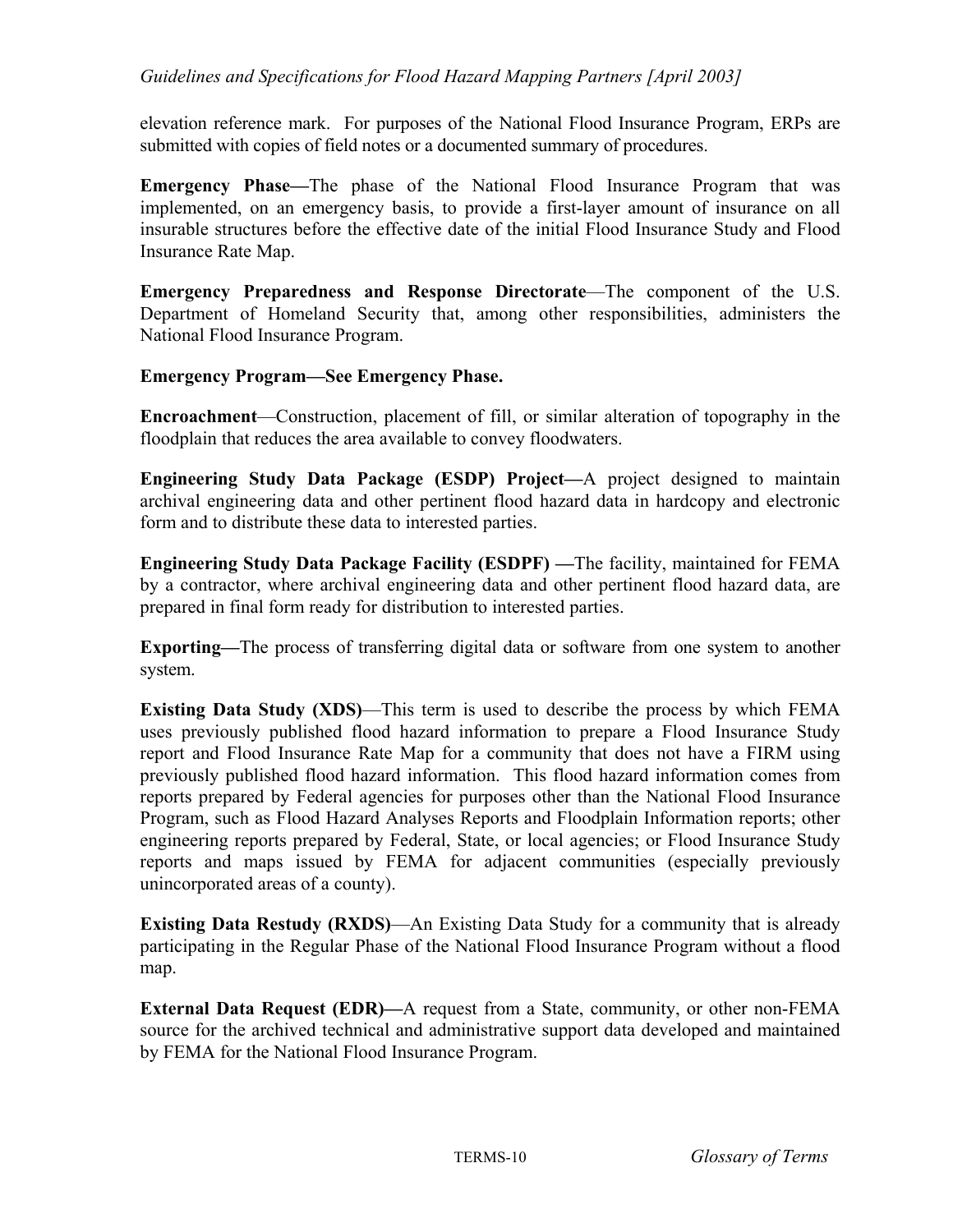**Extraterritorial Jurisdiction (ETJ) Limits—**Areas outside of a community's corporate limits where the community has authority to regulate zoning and issue building permits.

**Federal Contractors—**The five Federal agencies that conduct flood studies, under contract with FEMA, for the Limited Map Maintenance Program: U.S. Army Corps of Engineers, U.S. Geological Survey, U.S. Soil Conversation Service, U.S. Bureau of Reclamation, and Tennessee Valley Authority.

**Federal Emergency Management Agency (FEMA)—**The component of the Emergency Preparedness and Response Directorate within the U.S. Department of Homeland security that oversees the administration of the National Flood Insurance Program.

**FEMA Levee Inventory System (FLIS)—**A Web-based database and information retrieval system used by FEMA to collect and maintain information on structures shown on effective and soon-to-be-effective Flood Insurance Rate Maps, including levees, dikes, floodwalls, and road and railroad embankments.

**Federal Register**—The document, published daily by the Federal Government, that presents regulation changes and legal notices issued by Federal agencies. FEMA publications in the Federal Register include Proposed, Interim, and Final Rules for BFE determinations; Compendium of Flood Map Changes published twice each year; and Final Rules concerning community eligibility for the sale of flood insurance.

**Fee-Charge System Administrator**—The individual that is responsible for processing and maintaining records of payments submitted to the National Flood Insurance Fund for conditional and final map change requests and requests for technical and administrative support data.

**FEMA Lead**—FEMA staff member (usually the Regional Project Officer or the Flood Map Production Coordination Contractor Project Officer at FEMA Headquarters) that oversees project scope, schedule, and budget, and coordinate the Project-related activities of the various Flood Hazard Mapping Partners.

**Fill—**Soil that is brought in to raise the level of the ground. Depending on where the soil is placed, fill may change the flow of water or increase flood elevations. Fill may be used to elevate a building to meet National Flood Insurance Program requirements. Sometimes fill is combined with other methods of elevation such as pilings or foundation walls. Placement of fill requires a local permit from the community.

**Fiscal Year**—The 12-month period that begins on October 1 and ends on September 30.

**Flood—**A general and temporary condition of partial or complete inundation of normally dry land areas from (1) the overflow of inland or tidal waters or (2) the unusual and rapid accumulation or runoff of surface waters from any source.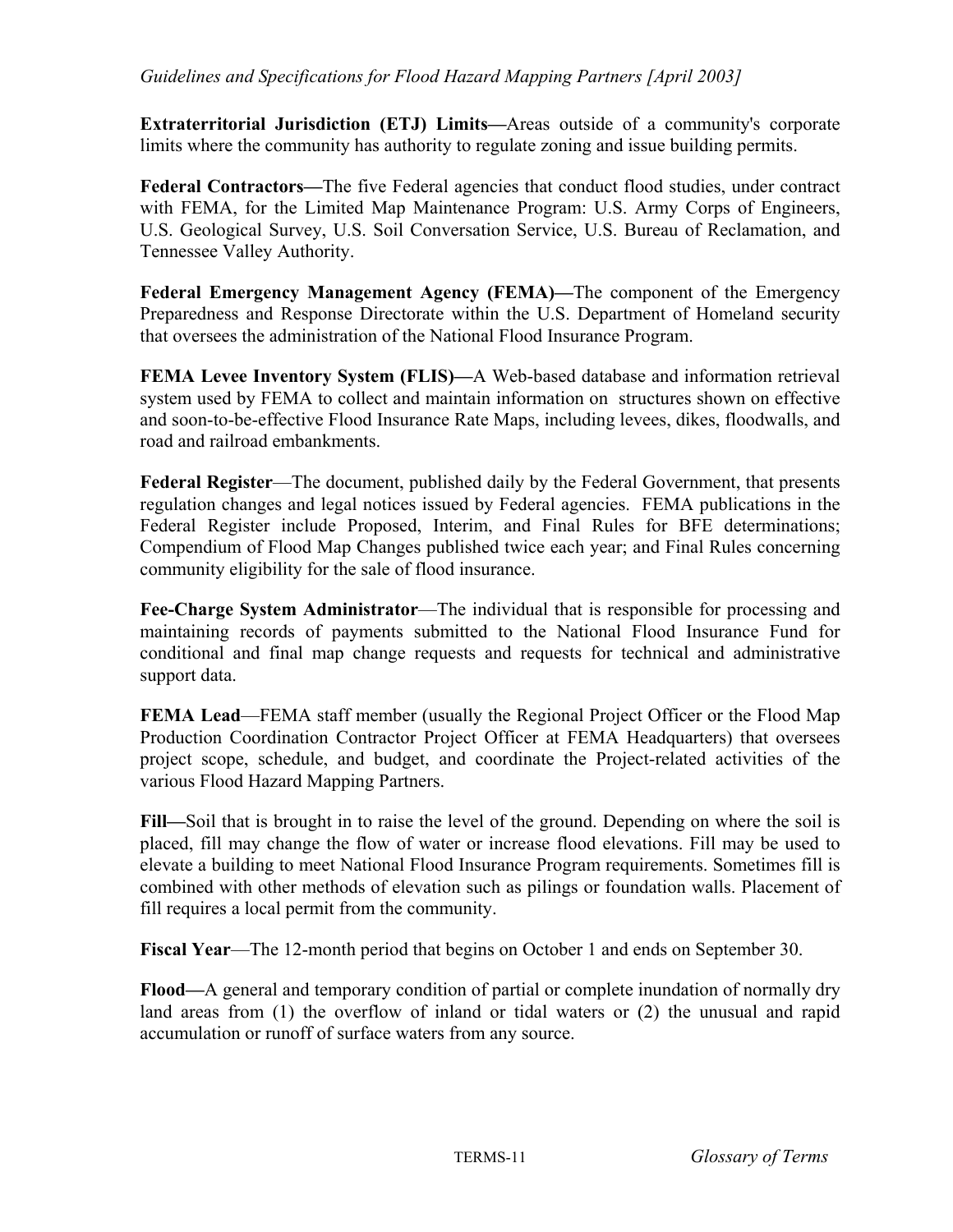**Flood Boundary and Floodway Map (FBFM)**—The floodplain management map issued by FEMA that depicts, based on detailed flood hazard analyses, the boundaries of the 1-percentannual-chance (100-year) and the 0.2-percent-annual-chance (500-year) floodplains and, when appropriate, the regulatory floodway. The FBFM does not show flood insurance risk zones or BFEs.

**Flood-Control Storage**—Storage of water in reservoirs to abate flood damage.

**Flood Elevation Determination Docket (FEDD) —** A file maintained by FEMA that includes all correspondence between FEMA and the community concerning a flood study; reports of meetings held among FEMA representatives, community representatives, the State NFIP Coordinator, private citizens, FEMA and community contractors, or other interested parties; relevant publications (e.g., newspaper notices, Federal Register notices); Letter of Final Determination; a copy of the Flood Insurance Study report; and a copy of the Flood Insurance Rate Map and FBFM.

**Floodflow-Frequency Curve—**A graph showing the number of times per year on the average that floods of certain magnitudes are equaled or exceeded.

**Flood Hazard Analyses Report (FHAR) —** A flood hazard report prepared by the Natural Resources Conservation Service (formerly, the U.S. Soil Conservation Service) for purposes other than the National Flood Insurance Program.

**Flood Hazard Boundary Map (FHBM)—**The initial insurance map issued by FEMA that identifies, based on approximate analyses, the areas of the 1-percent-annual-chance (100 year) flood hazard within a community.

**Flood Hazard Mapping Program—**The program undertaken by FEMA to conduct FISs and prepare reports and maps delineating flood hazards in floodprone communities throughout the United States.

**Flood Insurance Rate Map (FIRM)—**The insurance and floodplain management map produced by FEMA that identifies, based on detailed or approximate analyses, the areas subject to flooding during a 1-percent-annual-chance (100-year) flood event in a community. Flood insurance risk zones, which are used to compute actuarial flood insurance rates, also are shown. In areas studied by detailed analyses, the FIRM shows Base Flood Elevations (BFEs) to reflect the elevations of the 1-percent-annual-chance flood. For many communities, when detailed analyses are performed, the FIRM also may show areas inundated by 0.2-percent-annual-chance (500-year) flood and regulatory floodway areas.

**Flood Insurance Rate Zones—** See Flood Insurance Risk Zones.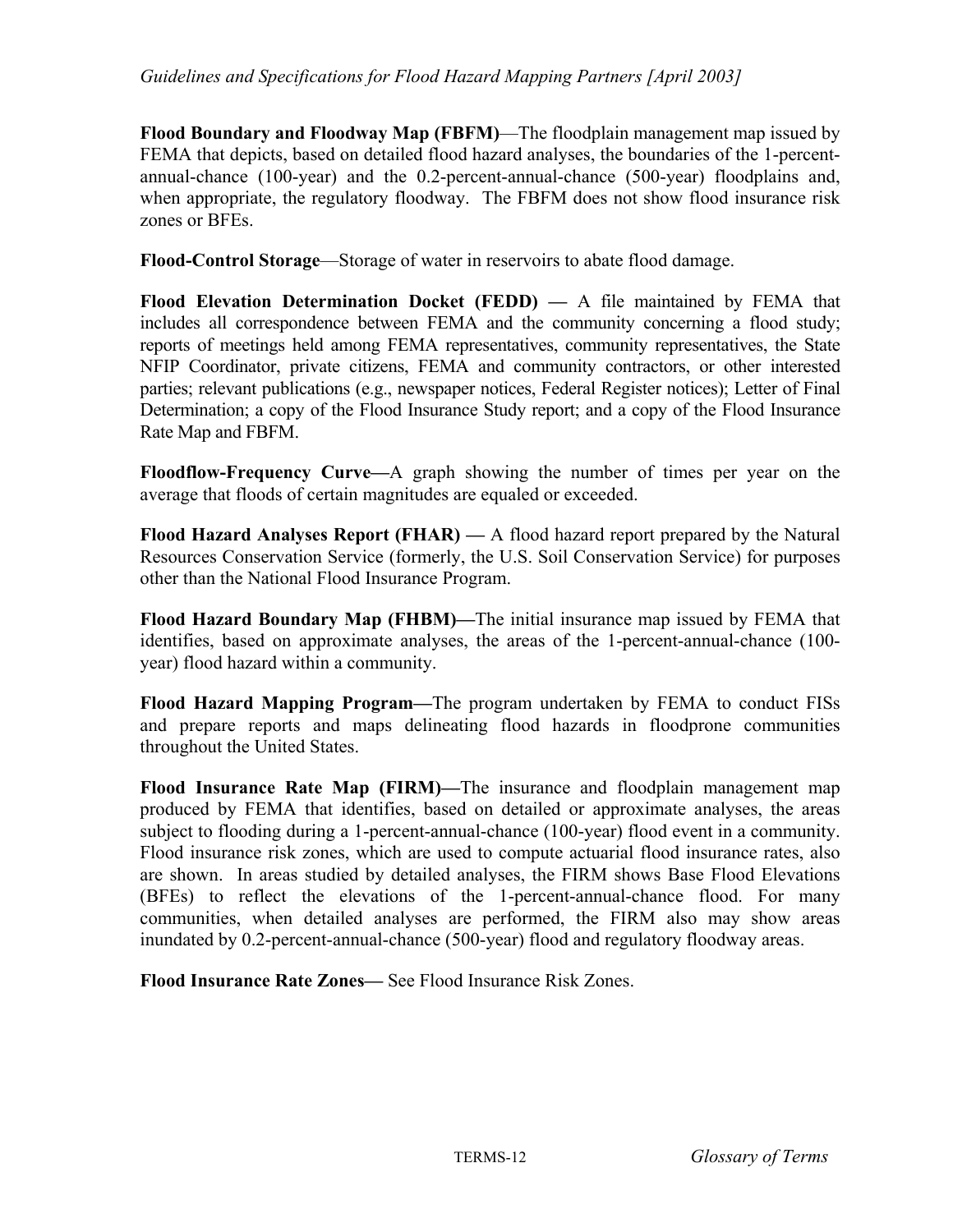**Flood Insurance Restudy (RFIS)—**A revised study of flood hazards performed for a community that already has an effective FIRM (and, in some cases, FBFM). An RFIS also may be referred to as a "Type 19 RFIS" or a "Type 19 restudy." FEMA Study Contractors have traditionally performed RFISs. However, communities, regional agencies, and States that are participating in the Cooperating Technical Partner initiative also may perform these types of Flood Map Projects.

**Flood Insurance Risk Zones**—The zones, also referred to as "risk premium rate zones" and "flood insurance rate zones," shown on a FIRM or FHBM that are used to determine flood insurance premium rates for properties in the community covered by the FIRM or FHBM. The flood insurance risk zones include Special Flood Hazard Areas (i.e., Zones A, A1-30, AE, A0, A99, AH, AR, AR/A, AR/A1-30, AR/AE, AR/A99, V, V1-30, VE, V0) and areas outside Special Flood Hazard Areas (i.e., Zones B, X, D, M, N, P, E).

**Flood Insurance Study (FIS)—**The initial study of flood hazards performed for a community that does not have an effective Flood Insurance Rate Map (FIRM) or Flood Boundary and Floodway Map (FBFM). An FIS also may be referred to as a "Type 15 FIS" or a "Type 15 study." FEMA Study Contractors have traditionally performed FISs. However, communities, regional agencies, and States that are participating in the Cooperating Technical Partners initiative also may perform these types of Flood Map Projects.

**Flood Insurance Study (FIS) Report—**A document, prepared and issued by FEMA, that documents the results of the detailed flood hazard assessment performed for a community. The primary components of the FIS report are text, data tables, photographs, and Flood Profiles.

**Flood Map Production Coordination Contractor (MCC)—**A private-sector engineering firm that, under contract to FEMA, reviews and processes new and revised flood studies, appeals and protests related to the new and revised flood studies, conditional and final map amendments, conditional and final map revisions, and requests for Letters of Determination Review; performs activities related to program development and program support; and maintains regional archives of flood hazard mapping and related data.

**Flood Map Project—**Any activity undertaken by FEMA or a Flood Hazard Mapping Partner to create a new flood map or update an existing flood map, including detailed studies, approximate studies, and redelineations of floodplain boundaries based on updated topographic information.

**Floodplain—**Any land area that is susceptible to being inundated by water from any source.

**Floodplain Information Report (FPI)—**A flood hazard report prepared by a Federal agency (usually, the U.S. Army Corps of Engineers or U.S. Geological Survey) for purposes other than the National Flood Insurance Program.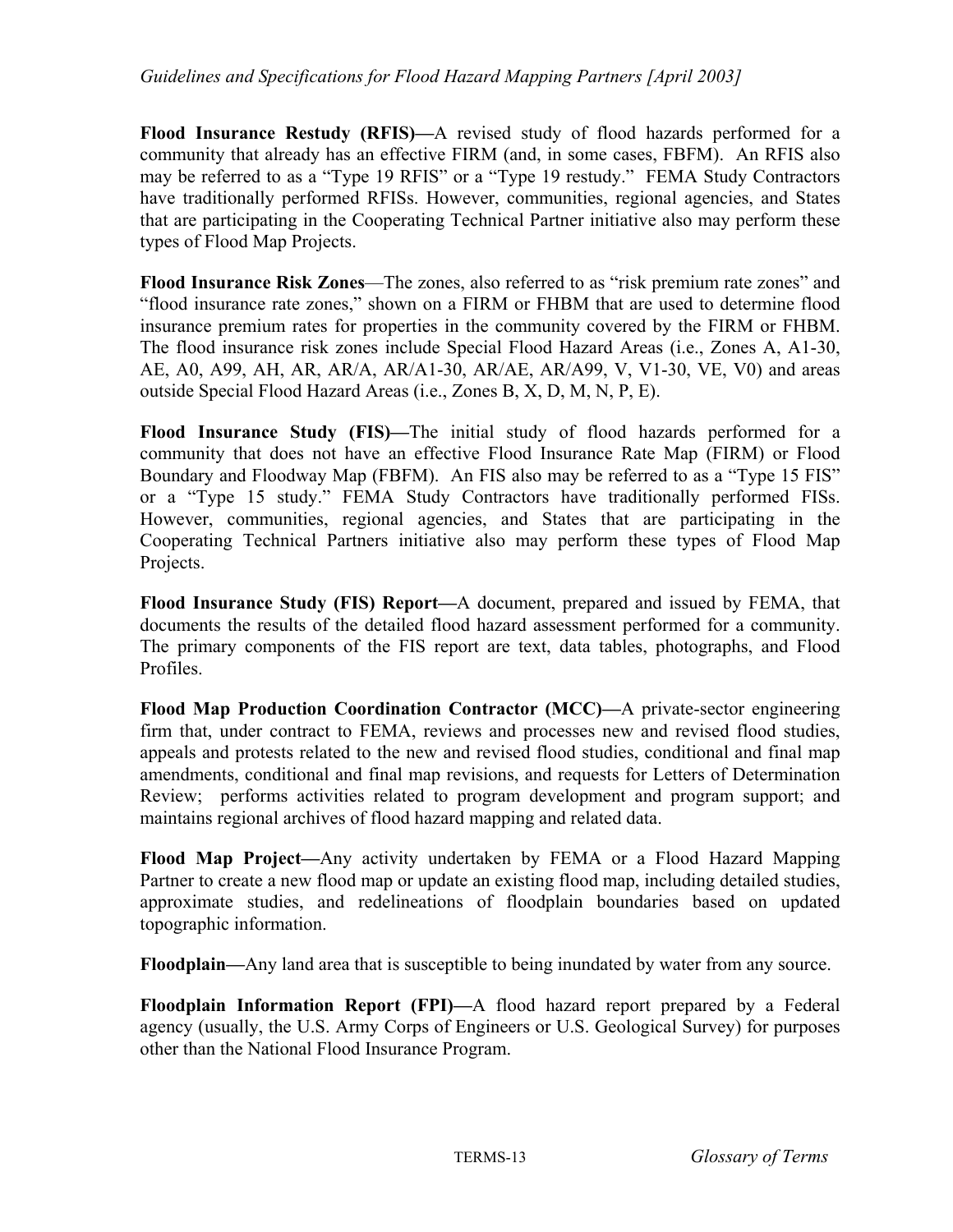**Floodplain Management—**The operation of a program of corrective and preventative measures for reducing flood damage, including, but not limited to, emergency preparedness plans, flood-control works, and floodplain management regulations.

**Floodplain Management Regulations—**The zoning ordinances, subdivision regulations, building codes, health regulations, special-purpose ordinances, and other applications of enforcement used by a community to manage development in its floodplain areas.

**Floodprone Area—**See Floodplain.

**Floodprone Community—**Any community that is subject to inundation by the base (100 year) flood.

**Flood Profile—**A graph showing the relationship of water-surface elevation to location, with the latter generally expressed as distance above the mouth for a stream of water flowing in an open channel.

**Flood Protection System**—Those physical works for which funds have been authorized, appropriated, and expended and which have been constructed specifically to modify flooding in order to reduce the extent of the area subject to a "special flood hazard" and the extent of the depths of the associated flooding. Flood protection systems typically include hurricane tidal barriers, dams, reservoirs, levees, or dikes.

**Floodway**—See Regulatory Floodway.

**Floodway Fringe**—The portion of the 1-percent-annual-chance (100-year) floodplain that is not within the regulatory floodway and in which development and other forms of encroachment may be permitted under certain circumstances.

**Frame—**Refers to the size of a FIRM or FBFM panel as follows: A Frame (28"x21"); B Frame (28"x24"); C Frame (28"x28"); D Frame (28"x32"); E Frame (28"x40").

**Freeboard—**A factor of safety usually expressed in feet above a flood level for purposes of floodplain management.

**Fully Analytical Aerial Triangulation (FAAT)—**A process for the extension of horizontal and vertical control whereby the measurements of angles and/or distances on overlapping photographs are related into a spatial solution using the perspective principles of the photographs, obtained totally by computational routines.

**Future-Conditions Floodplain or Flood Hazard Area**—The land area that would be inundated by the 1-percent-annual-chance (100-year) flood based on future-conditions hydrology.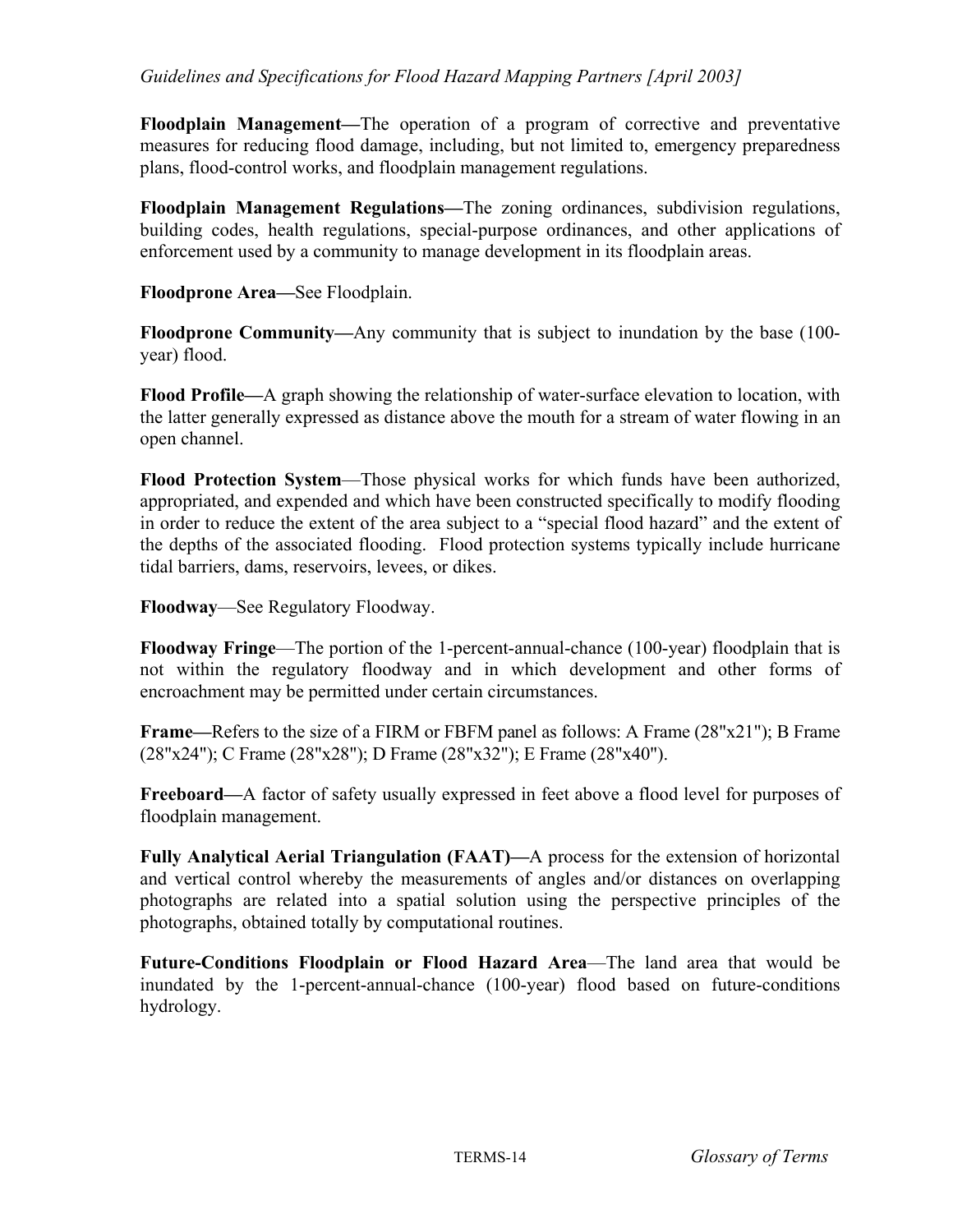**Future-Conditions Hydrology**—The flood discharges associated with projected land-use conditions based on a community's zoning maps and/or comprehensive land-use plans and without consideration of projected future construction of flood detention structures or projected future hydraulic modifications within a stream or other waterway, such as bridge and culvert construction, fill, and excavation.

**Geocoding—**The process of associating geographic coordinates or grid cell identifiers to data, points, lines, and shapes.

**Geographic Information System (GIS)—**A system of computer hardware, software, and procedures designed to support the capture, management, manipulation, analysis, modeling, and display of spatially referenced data for solving complex planning and management problems.

**Geographic Resources Analysis and Support System (GRASS)—**Geographic Information System software that was developed by the U.S. Army Corps of Engineers and is used by several Federal agencies.

**Georeference System—**An X,Y or X,Y,Z coordinate system that locates points on the surface of the earth as a reference to points on a map.

**Global Positioning System (GPS)—**A satellite-based navigation and positioning system that enables horizontal and vertical positions to be determined

**Grid—**A network of uniformly spaced horizontal and perpendicular lines that enclose an area with an associated value assigned. A defined aggregate spatial object.

**Hazard**—An event or physical condition that has the potential to cause fatalities, injuries, property damage, infrastructure damage, agricultural loss, damage to the environment, interruption of business, and other types of loss or harm.

**Hazard Mitigation Grant Program (HMGP)**—The program, authorized under Section 404 of the Stafford Act, under which FEMA provides grants to States and local governments to implement long-term hazard mitigation measures after a presidential disaster declaration. The purpose of the HMGP is to reduce the loss of life and property due to natural disasters and to enable mitigation measures to be implemented during the immediate recovery from a presidentially declared disaster.

**Headquarters (HQ) —**The FEMA office in Washington, DC.

**Horizontal Control—**A network of stations of known geographic or grid positions referred to a common horizontal datum, which control the horizontal positions of mapped features with respect to parallels and meridians, or northing and easting grid lines shown on the map.

**Hydraulic Analysis—**An engineering analysis of a flooding source carried out to provide estimates of the elevations of floods of selected recurrence intervals**.**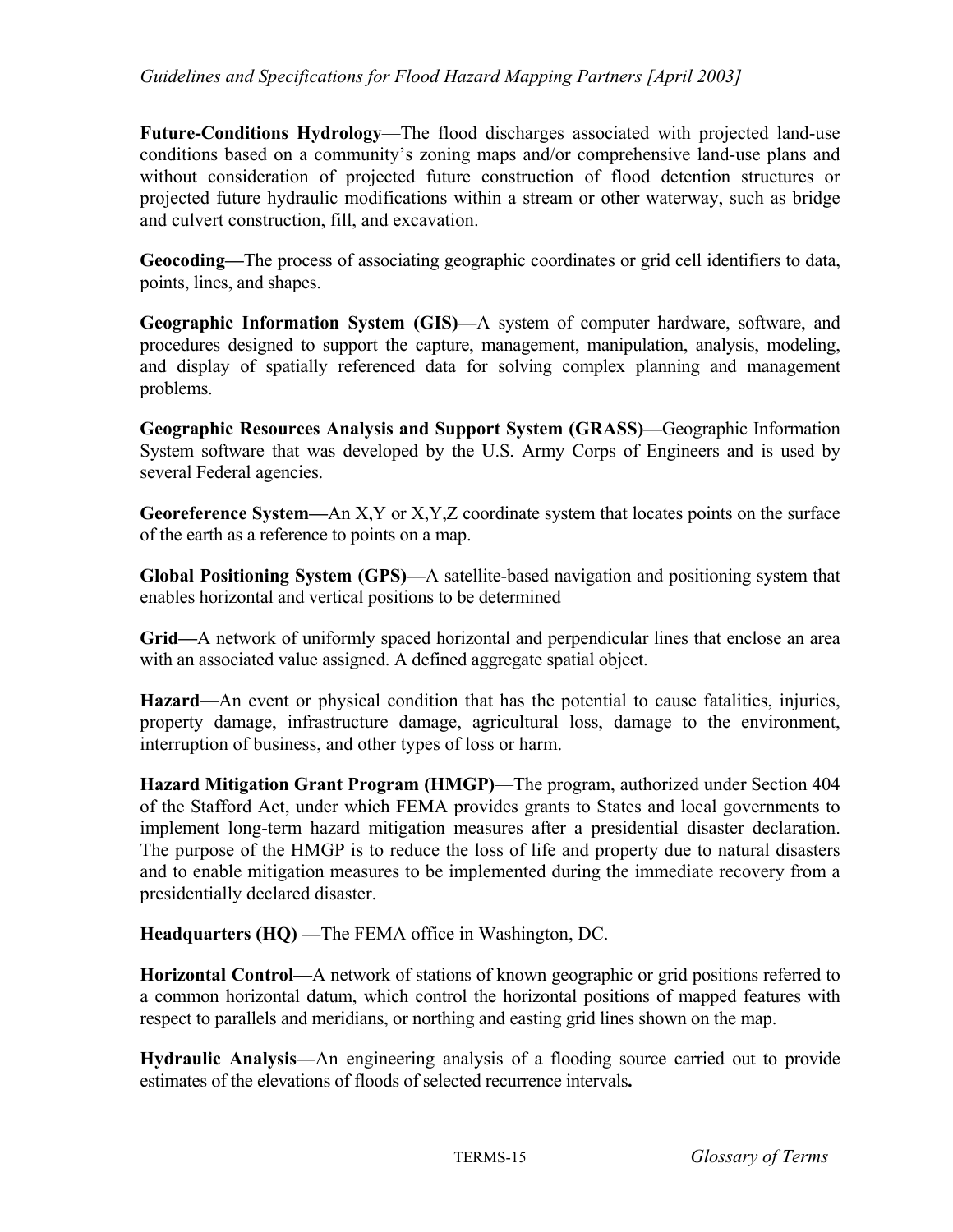**Hydraulic Computer Model**—A computer program that uses flood discharge values and floodplain characteristic data to simulate flow conditions and determine flood elevations.

**Hydraulic Methodology**—Analytical methodology used for assessing the movement and behavior of floodwaters and determining flood elevations and regulatory floodway data.

**Hydrograph**—A graph showing stage, flow, velocity, or other properties of water with respect to time.

**Hydrologic Analysis—** An engineering analysis of a flooding source carried out to establish peak flood discharges and their frequencies of occurrence.

**Hydrology**—The science encompassing the behavior of water as it occurs in the atmosphere, on the surface of the ground, and underground.

**Ice Jam**—An accumulation of ice in a stream that reduces the cross-sectional area available to carry streamflow and increases the water-surface elevation of the stream.

**Importing—**The process of bringing data or software into a dissimilar system.

**Initializing—**The process of setting program variables to their starting values, commonly zero, at the beginning of a program.

**Interior Drainage Systems**—Systems associated with levee systems that usually include storage areas, gravity outlets, pumping stations, or a combination thereof.

**Island—**A closed two-dimensional figure. In a GIS, an island is a unit of land cover lying completely within another land-cover unit.

**Kilobyte—**A unit of memory representing 1,024 bytes and often designated with the symbol K, as 4Kb or 4 kilobytes. The symbol K is also used to refer to 1,024 words of any specified size.

**Layer—**The various "overlays" of data, each of which normally deals with one thematic topic. The overlays are registered to each other by the common coordinate system of the database. In a GIS, a layer or a theme represents a specific kind of data.

**Legally Defined Parcel of Land**—A parcel of land for which a metes and bounds description or a plat has been recorded. Structure may exist on legally defined parcels of land.

**Letter of Determination Review (LODR)**—A FEMA response to a request from a borrower and lender that FEMA provide its concurrence or disagreement with the lender's determination on whether the borrower's building is in the SFHA shown on the effective National Flood Insurance Program map.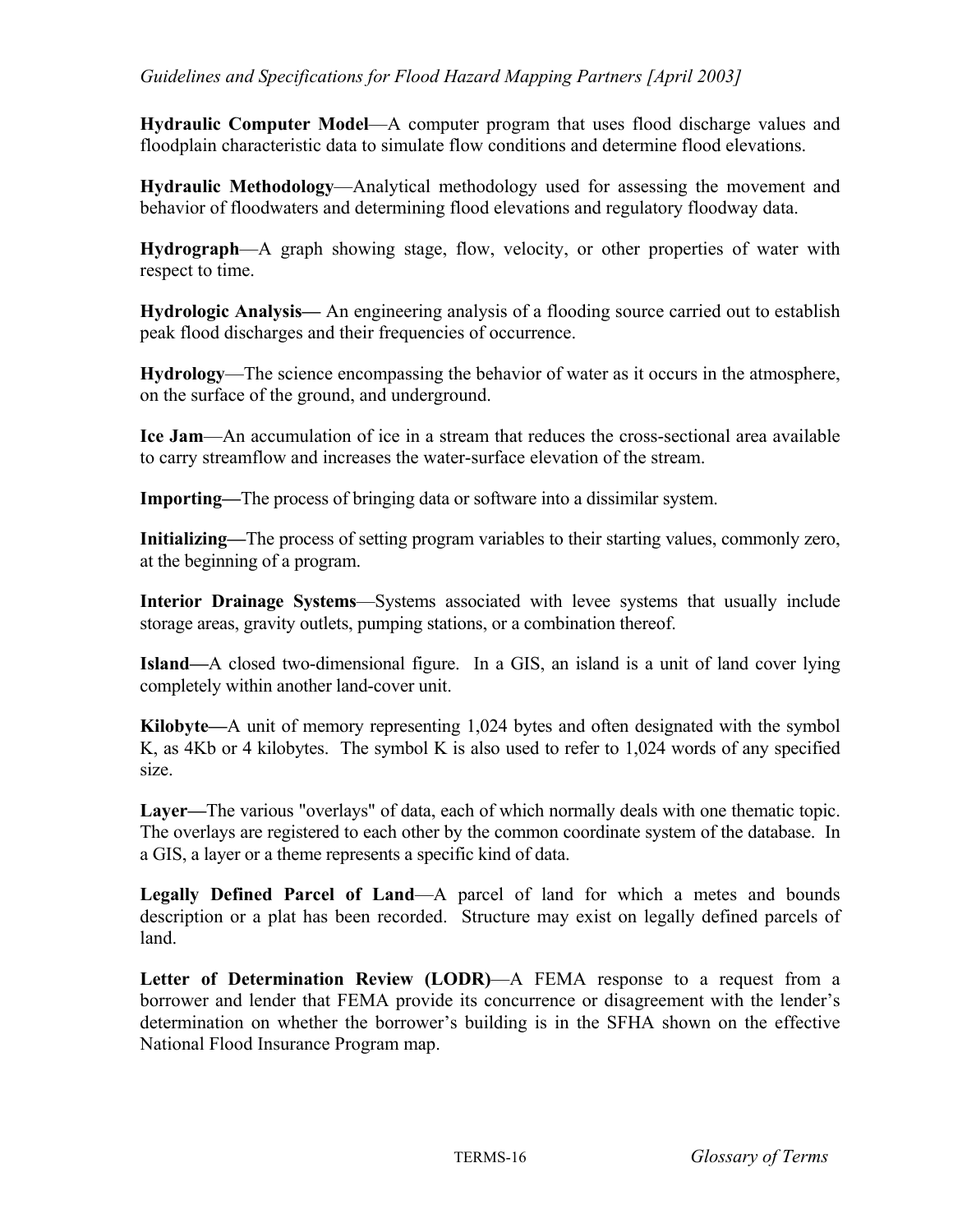Letter of Final Determination (LFD)—The letter in which FEMA announces its final determination regarding the flood hazard information, including (when appropriate) proposed and proposed modified BFEs, presented on a new or revised FIRM, FIS report, and (when appropriate) FBFM for a particular community. In the LFD, FEMA begins the compliance period and establishes the effective date for the new or revised FIRM, FIS report, and/or

**Letter of Map Amendment (LOMA)** —An official determination by FEMA that a property has been inadvertently included in an SFHA as shown on an effective FHBM or FIRM and is not subject to inundation by the 1-percent-annual-chance flood. Generally, the property is located on natural high ground at or above the BFE or on fill placed prior to the effective date of the first National Flood Insurance Program map designating the property as within an SFHA. Limitations of map scale and development of topographic data more accurately reflecting the existing ground elevations at the time the maps were prepared are the two most common bases for LOMA requests.

Letter of Map Change—A collective term used to describe official amendments and revisions to National Flood Insurance maps that are accomplished by a cost-effective administrative procedure and disseminated by letter.

**Letter of Map Change Revalidation (LOMC-VALID) Letter**—A letter issued by FEMA, immediately before the effective date of a revised FIRM, to notify community officials about LOMAs, LOMR-Fs, and LOMRs that will remain in effect after the FIRM is published.

**Letter of Map Revision (LOMR)**—A letter issued by FEMA to revise the FIRM, FBFM, and/or FIS report for a community to change in BFEs, floodplain and floodway boundary delineations, and coastal high hazard areas.

**Letter of Map Revision Based on Fill (LOMR-F)**—A Letter of Map Change issued by FEMA when FEMA determines that a legally defined parcel of land or structure has been elevated above the BFE based on the placement of earthen fill after the date of the first National Flood Insurance Program map.

**Levee—**A manmade structure, usually an earthen embankment, designed and constructed in accordance with sound engineering practices to contain, control, or divert the flow of water so as to provide protection from temporary flooding.

**Light Detection and Ranging (LIDAR) System**—An airborne laser system, flown aboard rotary or fixed-wing aircraft, that is used to acquire x, y, and z coordinates of terrain and terrain features that are both manmade and naturally occurring. LIDAR systems consist of an airborne Global Positioning System with attendant base station(s), Inertial Measuring Unit, and light-emitting scanning laser.

**Limited Map Maintenance Program Project Revision (LMMP)**—A limited-scope restudy of flood hazards that generally involves a single community and one watercourse. The data submitted to FEMA by the SC for an LMMP are similar in format and level of detail to those submitted for an RFIS.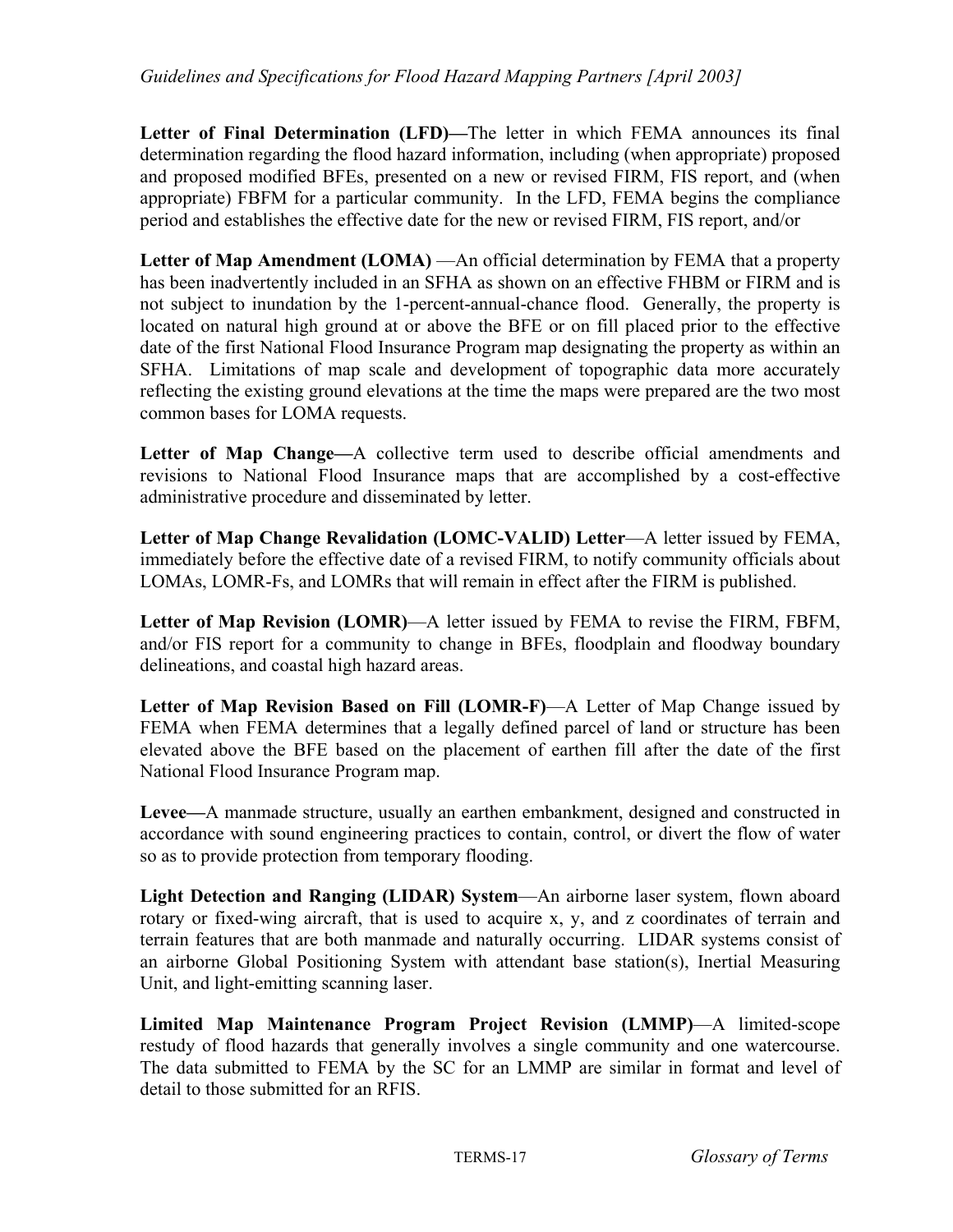**Line—**A level of spatial measurement referring to a one-dimensional defined object having a length, direction, and connecting at least two points.

**Local Newspaper**—The community newspaper, identified by the CEO or other designated community official, in which FEMA publishes notices at the beginning of a Flood Map Project, at the beginning of the appeal period, and at other times during the processing of a new or revised FIRM when required.

**Lot**—A parcel of land for which a metes and bounds description or a plat has been recorded and on which one or more structures may be built.

**Lowest Adjacent Grade (LAG)—**The lowest natural elevation of the ground surface next to a structure.

**Lowest Finished Floor Elevation (LFFE)—**The lowest floor of the lowest enclosed area (including basement) of a structure.

**Manning's n**—A coefficient of roughness, used in a formula for estimating the capacity of channel to convey water.

**Manufactured Home**—Any building that is transportable in one or more sections, which is built on a permanent chassis and designed to be used with or without a permanent foundation when connected to the required utilities. Park trailers, recreational vehicles, and other similar vehicles are not considered manufactured homes.

**Map Amendment—**A change to an effective National Flood Insurance Program map that results in the exclusion from the Special Flood Hazard Area of an individual structure or legally defined parcel of land that has been inadvertently included in the Special Flood Hazard Area (i.e., no alterations of topography have occurred since the date of the first National Flood Insurance Program map that showed the structure or parcel to be within the Special Flood Hazard Area.

**Map Assistance Center—**A FEMA customer service center staffed by Map Specialists that are specially trained to answer specific questions about the status of active and completed studies, restudies, conditional and final map revision requests, and conditional and final map amendment requests; answer questions about technical and administrative support data available from the FEMA archives; link callers with other FEMA service and fax numbers and the FEMA website; and provide information regarding, or copies of, FEMA products, brochures, and publications.

**Map Needs Update Support System (MNUSS)**—The computerized database system that is used by FEMA and its Flood Hazard Mapping Partners to compile information on mapping needs nationwide collected using the Mapping Needs Assessment Process.

**Mapping Activity Statement (MAS)—**An agreement signed by FEMA and a participant (community, regional agency, or State agency) in the CTP initiative under which the participant will complete specific mapping activities.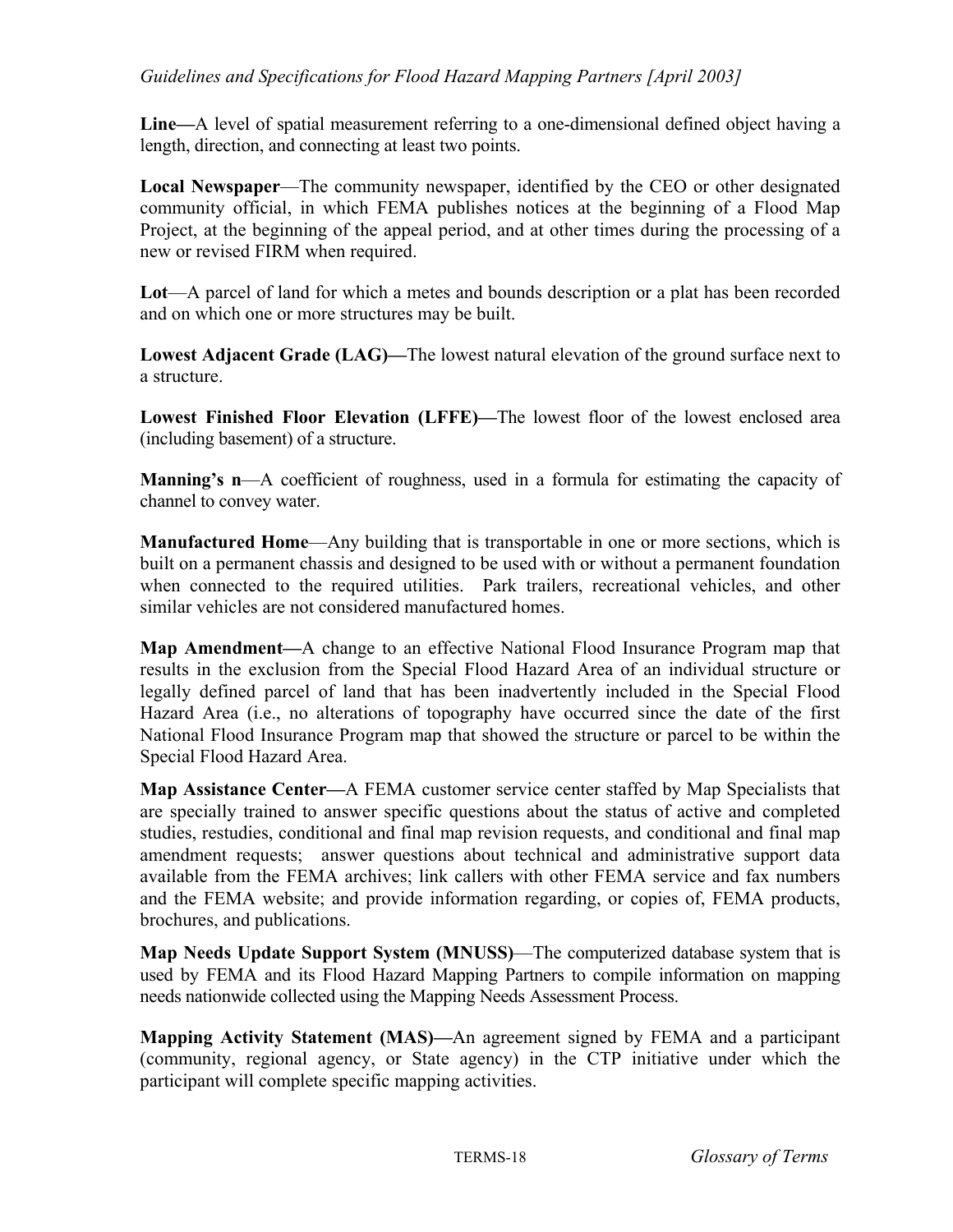**Mapping Needs Assessment Process (MNAP)—**The process by which FEMA identifies mapping needs nationwide by contacting States, regional agencies, and mapped participating communities for information; verifies the validity of the identified needs; and compiles information on those needs into a computerized database.

**Map Revision—**A change to an effective National Flood Insurance Program map that is accomplished by a LOMR or a Physical Map Revision.

**Memorandum of Agreement**—See Partnership Agreement.

**Minimally Floodprone Community**—A community that FEMA has determined to be subject to inundation by the 1-percent-annual-chance (100-year) flood, but for which existing conditions indicate that the area is unlikely to be developed in the foreseeable future. The criteria used by FEMA to evaluate a community's development potential are as follows: (1) Floodplains are publicly owned and designed for open space or preservation; (2) Zoning laws, sanitary codes, subdivision regulations, shore land regulations, or community regulations effectively prohibit floodplain development; (3) Surrounding land use or topography effectively limits the development potential; (4) Population is decreasing or stable, and there is no foreseeable pressure for floodplain development; and (5) Floodplains are remote and uninhabited, and future development is unlikely.

**Mitigation—**A sustained action taken to reduce or eliminate long-term risk to people and property from flood hazards and their effects. Mitigation distinguishes actions that have a long-term impact from those are more closely associated with preparedness for, immediate response to, and short-term recovery from specific events.

**National Flood Insurance Fund (NFIF) —**The fund used as the funding mechanism for the National Flood Insurance Program.

**National Flood Insurance Program (NFIP) —** Federal Program under which flood-prone areas are identified and flood insurance is made available to the owners of the property in participating communities.

**Network Analysis—**Analytical technique concerned with the relationships between locations on a network, such as the calculation of optimal routes through road networks, capacities of network systems, best locations for facilities along networks.

**Node—**A point at which two or more lines meet; called an edge or vertex in graph theory.

**Non-Floodprone Community—**A community that FEMA has determined not to be subject to inundation by the 1-percent-annual-chance (100-year) flood. The FEMA guidelines employed for determining whether a community is designated as non-floodprone are that all of its SFHAs are less than 200 feet wide and all drain less than 1 square mile, or physiographic features that preclude floodplain development exist in the community.

**Non-Participating Community**—A community that has been identified by FEMA as being floodprone but has chosen not to participate in the National Flood Insurance Program.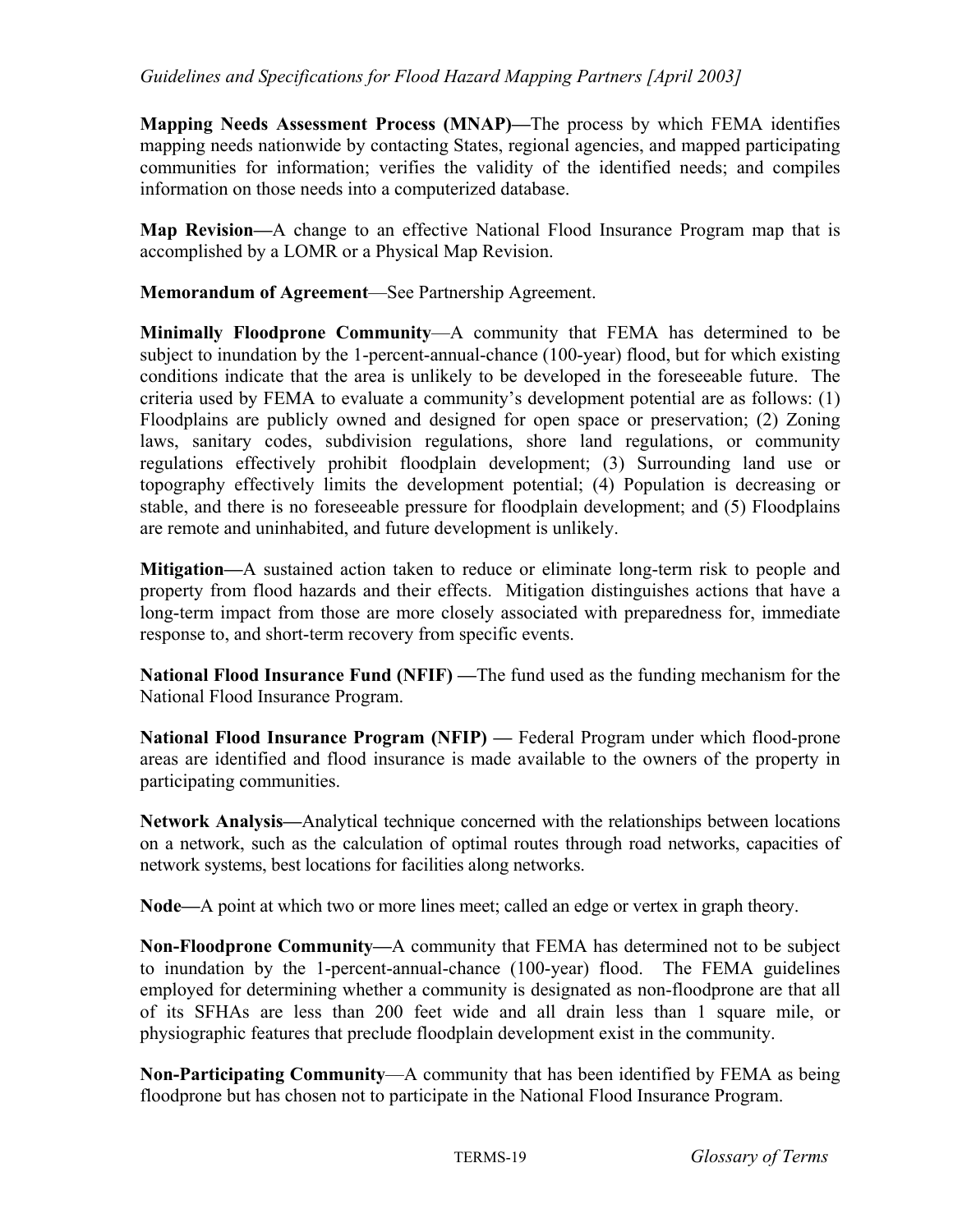**Notice-To-User Revision—**A revision made by FEMA to correct a non-technical problem with a published FIS Report, FIRM, or FBFM quickly and inexpensively. These types of revisions are intended solely to correct a noted defect with the product and cannot be used to establish new or revised flood hazard information.

**Operating System—**The master control program that governs the operation of a computer system, running job entry, input/output services, data management, and supervision or housekeeping.

**Otherwise Protected Area (OPA)—**An undeveloped coastal barrier within the boundaries of an area established under Federal, State, or local law, or held by a qualified organization, primarily for wildlife refuge, sanctuary, recreational, or natural resource conservation purposes.

**Participating Community**—Any community that voluntarily elects to participate in the National Flood Insurance Program by adopting and enforcing floodplain management regulations that are consistent with the standards of the National Flood Insurance Program.

**Partnership Agreement**—An agreement, also referred to as a Memorandum of Agreement, that is signed by FEMA and a community, regional agency, or State agency that wishes to participate in the Cooperating Technical Partners initiative. The Partnership Agreement is a broad statement of principle, emphasizing the value of the National Flood Insurance Program's three components of insurance, floodplain management, and mapping.

**Permanent Identifier (PID)**—The six-character alphanumeric code used by the National Geodetic Survey to identify control points and stations.

**Physical Map Revision (PMR**)—A revision made by FEMA to a FIRM, FBFM, or FIS report based on community-supplied data. FEMA issues PMRs when (1) changes resulting from the requested revision are extensive, affecting significant portions of a FIRM panel or multiple FIRM panels; (2) revision will add significant SFHAs to the effective FIRM; or (3) revision will result in an increase in the BFEs and/or regulatory floodway.

**Pixel—**The smallest discrete element that makes up a digital image. (Short for "picture element".)

**Planimetric Map—A** map representing only horizontal positions from features represented; distinguished from a topographic map by the omission of relief in measurable form. A planimetrically accurate map shows accurate horizontal distances between features.

**Point—**A level of spatial measurement that refers to an object that has no dimension.

**Point Data—In a vector structure, the data that consist of a single, distinct X, Y coordinate. In** a raster structure, the data that consist of single cells.

**Polygon—**A two-dimensional figure with three or more sides intersecting at a like number of points. (In GIS, a polygon is an area.)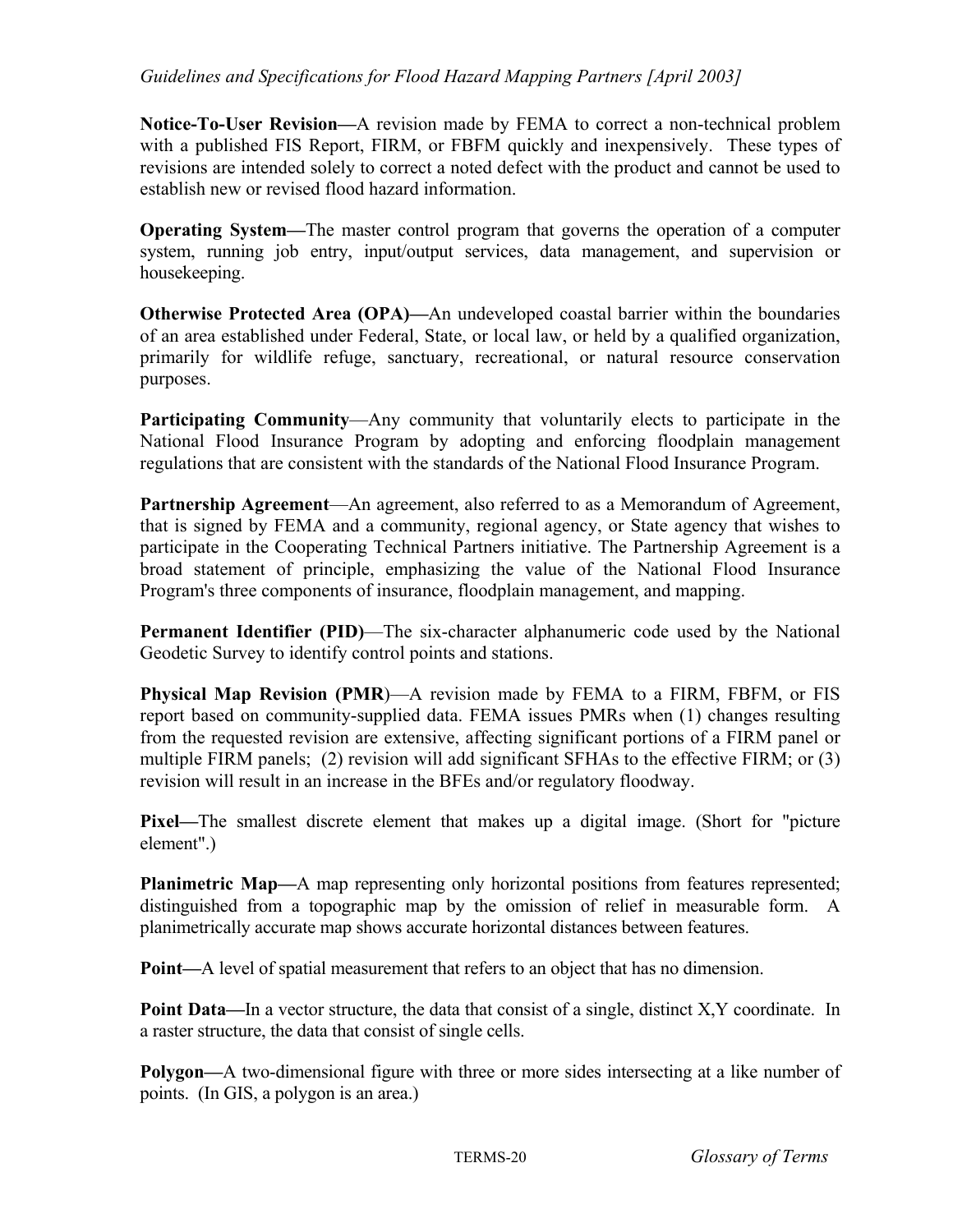**Ponding—**The result of runoff or flows collecting in a depression that may have no outlet, subterranean outlets, rim outlets, or manmade outlets such as culverts or pumping stations. Impoundments behind manmade obstructions are included in this type of shallow flooding as long as they are not backwater from a defined channel or do not exceed 3.0 feet in depth.

**Position Dilution of Precision (PDOP)—In a study area, an indicator of the positional** accuracy that can be derived from the current Global Positioning System satellite geometry, which varies continuously; the smaller the PDOP number, the higher the data quality.

**Primary Airport Control (PAC) Stations**—The geodetic control station that provides the reference frame for the positioning of all critical features on an airport.

**Primary Frontal Dune—A** continuous or nearly continuous mound or ridge of sand with relatively steep seaward and landward slopes immediately landward and adjacent to the beach and subject to erosion and overtopping from high tides and waves during major coastal storms.

**Probability Density Function (PDF)—A** distribution of probability for a continuous random variable.

**Project Officer (PO)—**A FEMA Headquarters staff member who performs contract monitoring functions, which include providing technical direction to FEMA contractors, monitoring the progress of contractors' work, and evaluating contractor performance.

**Proposed Base Flood Elevations/Depths and Proposed Modified Base Flood Elevations/Depths**—Those Base Flood Elevations and base flood depths that FEMA publishes in a local newspaper and in the *Federal Register* at the start of the 90-day appeal period.

**Protest**—An objection to any information, other than BFEs, shown on an NFIP map that is submitted by community officials or interested citizens through the community officials during the 90-day appeal period.

**Q3 Flood Data Product**—A digital representation of certain features of the FIRM that is intended for use with desktop mapping and Geographic Information System technology. The Q3 Flood Data product is created by scanning the effective FIRM paper maps and digitizing selected features and lines.

**Quadrangle—**A U.S. Geological Survey (USGS) topographic map;

**Quality Assurance/Quality Control (QA/QC) Reviews—**The reviews of the Flood Insurance Study reports, maps, and related products and data performed to ensure compliance with FEMA standards.

**Raster—**The pattern of horizontal, parallel scan lines comprising the image on a CRT screen, on which each scan line consists of segments varying in intensity.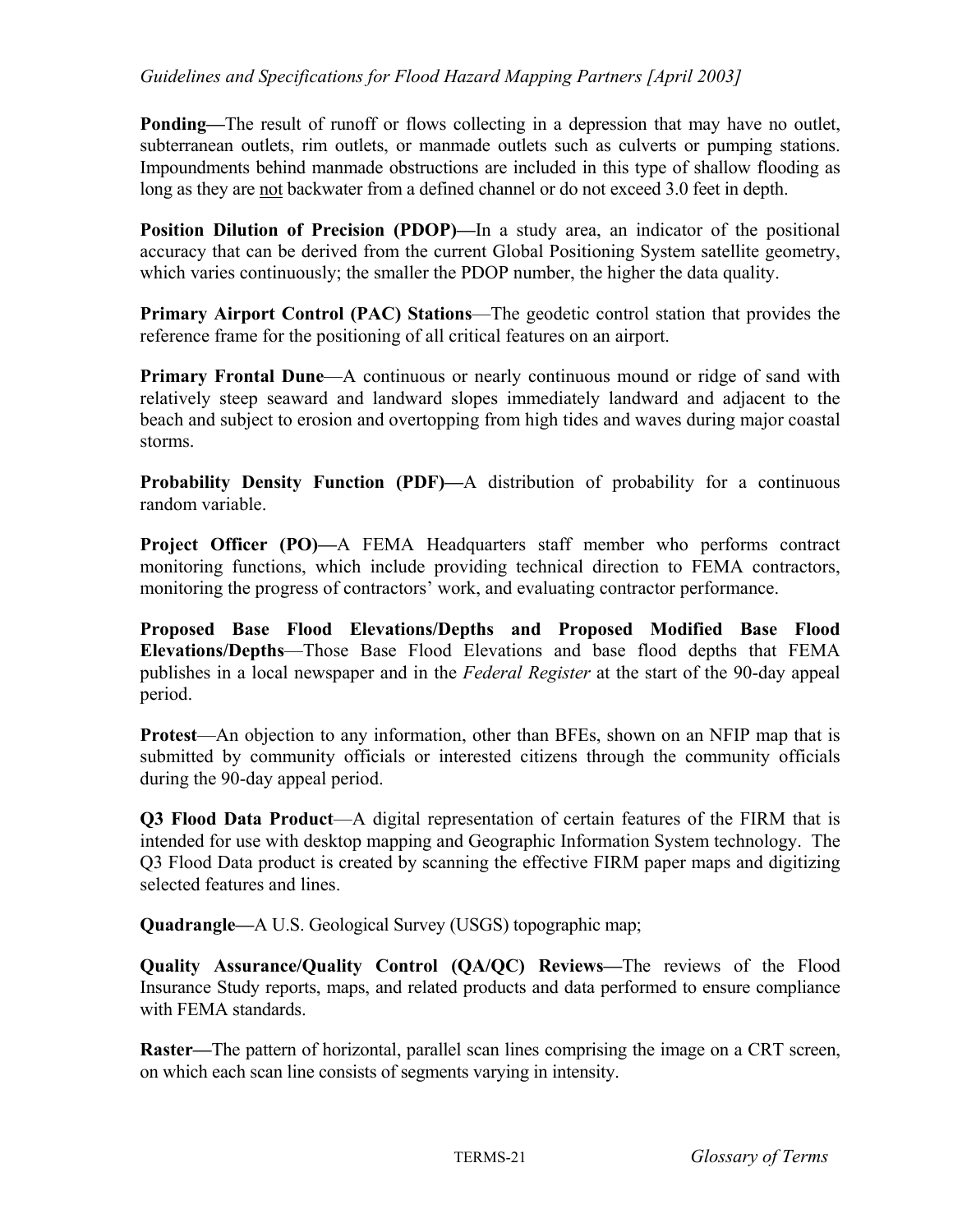**Record—**A group of items in a file treated as a unit.

**Recurrence Interval**—The average interval of time within which a given flood will be equaled or exceeded once.

**Regional Offices (ROs)—**The FEMA offices located in Boston, Massachusetts; New York, New York; Philadelphia, Pennsylvania; Atlanta, Georgia; Chicago, Illinois; Denton, Texas; Kansas City, Missouri; Denver, Colorado; San Francisco, California; and Bothell, Washington.

**Regional Project Officer (RPO)—**A FEMA Regional Office staff member in the who performs contract monitoring functions, which include providing technical direction to FEMA contractors, monitoring the progress of contractors' work, and evaluating contractor performance.

**Regression Equation—**An experimentally determinable equation of a regression curve; that is, an approximate, generally linear relation connecting two or more quantities and derived from the correlation coefficient.

**Regular Phase—**The phase of a community's participation in the National Flood Insurance Program when more comprehensive floodplain management requirements are imposed and higher amounts of insurance are available. The FIRM forms the basis for this phase of participation in the National Flood Insurance Program.

**Regular Program—**See Regular Phase.

**Regulatory Floodway—**A floodplain management tool that is the regulatory area defined as the channel of a stream, plus any adjacent floodplain areas, that must be kept free of encroachment so that the base flood discharge can be conveyed without increasing the BFEs more than a specified amount. The regulatory floodway is not an insurance rating factor.

**Riverine Flooding—**The overbank flooding of rivers and streams.

**River Mile Marker (RMM) —**A marker that indicates the distance in miles from a reference point on a river or other major watercourse.

**Root Mean Square Error (RMSE) —**The square root of the average of the set of squared differences between dataset coordinate values and coordinate values from an independent source of higher accuracy for identical points RMSE is used to estimate both horizontal and vertical accuracy.

**Scale—**A representative fraction of a paper map distance to ground distance.

**Scanner—**Any device that systematically decomposes a sensed image or scene into pixels and then records some attribute of each pixel.

**Scanning—**The process of using an electronic input device to convert analog information into a digital format usable by a computer.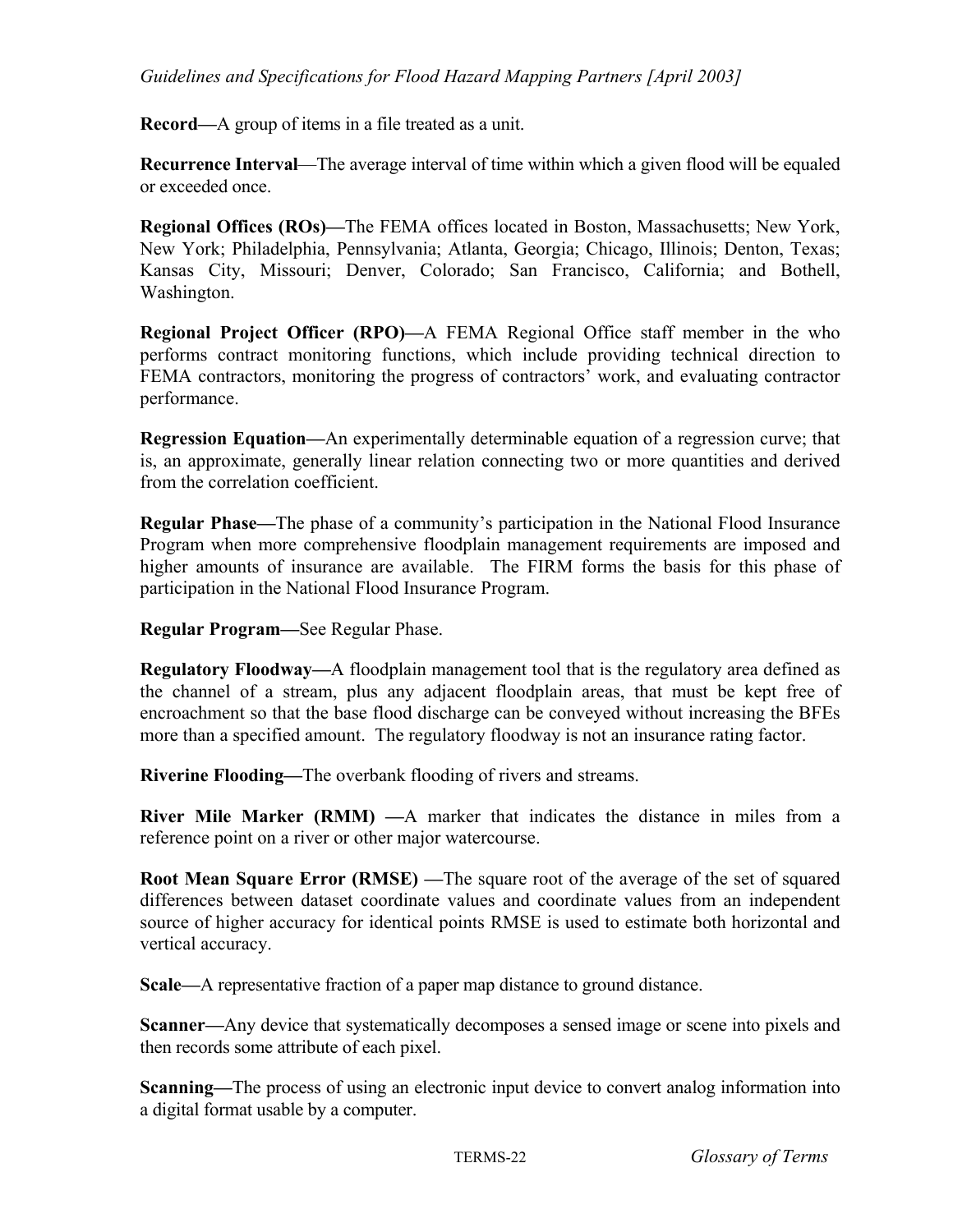**Secondary Airport Control (SAC) Stations**—The geodetic control stations that, together with the PAC Station, provide the reference frame for the positioning of all critical features on an airport.

**Sediment**—Fragmental material that originates from the weathering of rocks and is transported by, suspended in, or deposited by water or air or is accumulated in beds by other natural occurrence.

**Scientifically Incorrect Base Flood Elevations**—Those Base Flood Elevations determined through analyses in which the methodologies used and/or assumptions made are inappropriate for the physical processes being evaluated or are otherwise erroneous.

**Shallow Flooding—** Unconfined flows over broad, relatively low relief areas, such as alluvial plains; intermittent flows in arid regions that have not developed a system of well-defined channels; overbank flows that remain unconfined, such as on delta formations; overland flow in urban areas; and flows collecting in depressions to form ponding areas. For National Flood Insurance Program purposes, shallow flooding conditions are defined as flooding that is limited to 3.0 feet or less in depth where no defined channel exists.

**Sheet Runoff**—The broad, relatively unconfined downslope movement of water across sloping terrain that results from many sources, including intense rainfall and/or snowmelt, overflow from a channel that crosses a drainage divide, and overflow from a perched channel onto deltas or plains of lower elevation. Sheet runoff is typical in areas of low topographic relief and poorly established drainage systems.

**Special Conversion—**An action taken by FEMA to convert a community to the Regular Phase of the National Flood Insurance Program without preparing a FIRM with detailed flood risk zones. The exact action taken depends on whether FEMA determines the community is "non-floodprone" or "minimally floodprone."

**Special Conversion Recommendation Report (SCRR) —**A report, prepared by the FEMA Regional Office and submitted to FEMA HQ, that documents the reasons a community should be converted to the Regular Phase of the National Flood Insurance Program without a detailed engineering study being performed and recommends a specific conversion action.

**Special Flood Hazard Area (SFHA)—**The area delineated on a National Flood Insurance Program map as being subject to inundation by the base flood. SFHAs are determined using statistical analyses of records of riverflow, storm tides, and rainfall; information obtained through consultation with a community; floodplain topographic surveys; and hydrologic and hydraulic analyses.

**Special Problem Report (SPR) —**A report, prepared by the Flood Hazard Mapping Partner that is performing an engineering study or other mapping activity, that documents special problems or issues encountered during the performance of the work.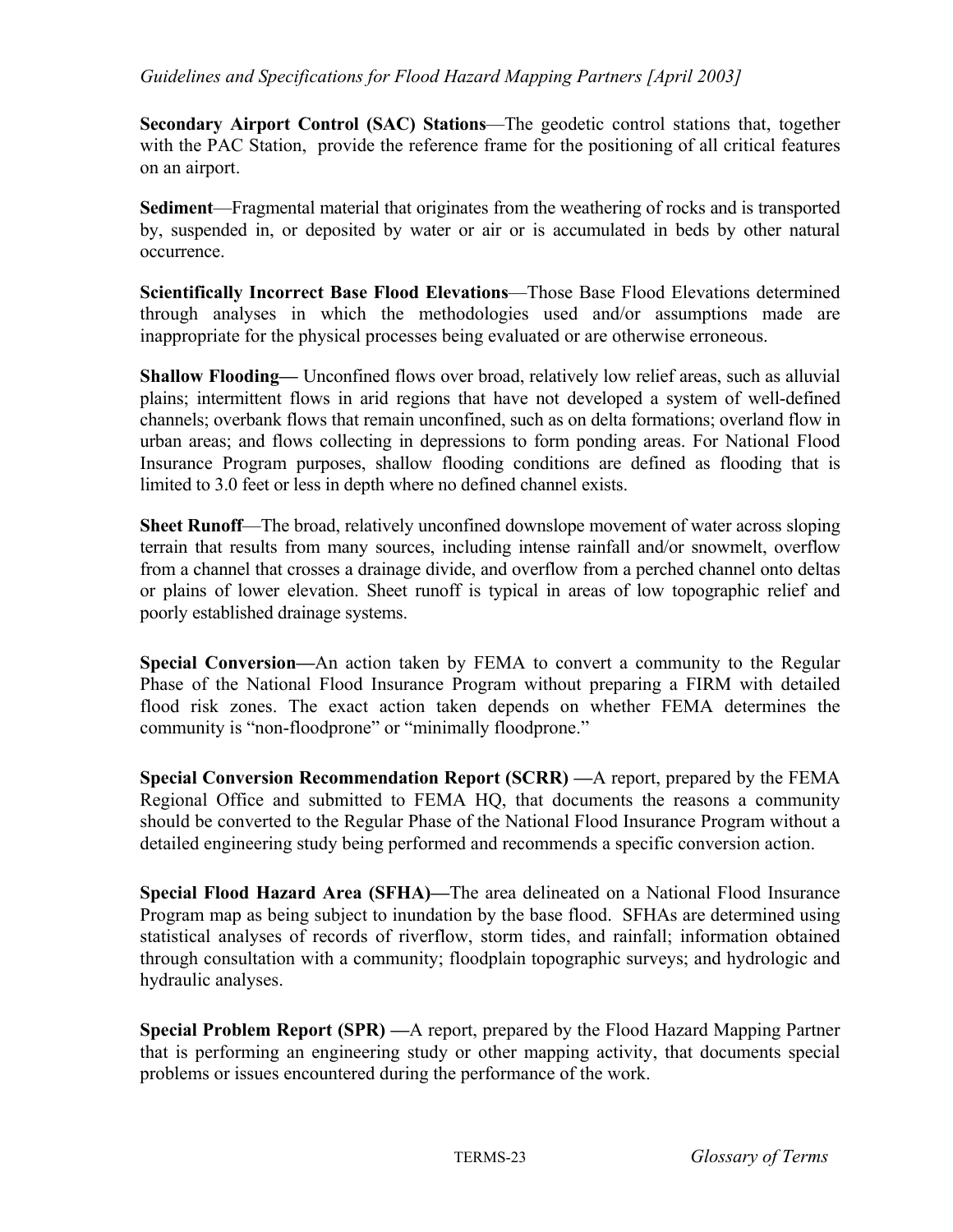**Stage**—The height of a water surface above an established datum plane.

**Standard Interchange Format (SIF)—**-A commonly used format for the exchange of alphanumeric data.

**State**—Any State, the District of Columbia, the territories and possessions of the United States, the Commonwealth of Puerto Rico, and the Trust Territory of the Pacific Islands.

**State Coordinating Agency—** See State National Flood Insurance Program Coordinator.

**State National Flood Insurance Program (NFIP) Coordinator—**The agency of the State government, or other office designated by the Governor of the State or by State statute at the request of FEMA to assist in the implementation of the National Flood Insurance Program in that state.

**State Plane Coordinates—**A system of X,Y coordinates defined by the U.S. Geological Survey for each state. Locations are based on the distance from an origin within each state.

**Stillwater Flood Elevation (SWEL)—**Projected elevation that flood waters would assume, referenced to National Geodetic Vertical Datum of 1929, North American Vertical Datum of 1988, or other datum, in the absence of waves resulting from wind or seismic effects.

**Stillwater Flood Level (SWFL)—Rise in the water surface above normal water level on the** open coast due to the action of wind stress and atmospheric pressure on the water surface.

**Structure**—For floodplain management purposes, a walled and roofed building, including a gas or liquid storage tank that is principally above ground, as well as a manufactured home. For flood insurance purposes, a walled and roofed building, other than a gas or liquid storage tank, that is principally above ground and affixed to a permanent site, as well as a manufactured home on a permanent foundation.

**Study Contractor (SC)—An architectural and engineering firm or a Federal, State, or local** agency that performs flood hazard studies under contract with FEMA.

**Subcritical Flow—**Flow with a mean velocity that is less than the critical velocity; in other words, tranquil flow.

**Summary of Map Actions (SOMA)—**A list, generated by FEMA and delivered to the community that summarizes the LOMAs, LOMR-Fs, and LOMRs that are or will be affected by a physical update to a FIRM.

**Supercritical Flow—**Flow with a mean velocity that is greater than the critical velocity; in other words, rapid flow.

**Tagged Information File Format (TIFF)—**The technical exchange format for raster or image files.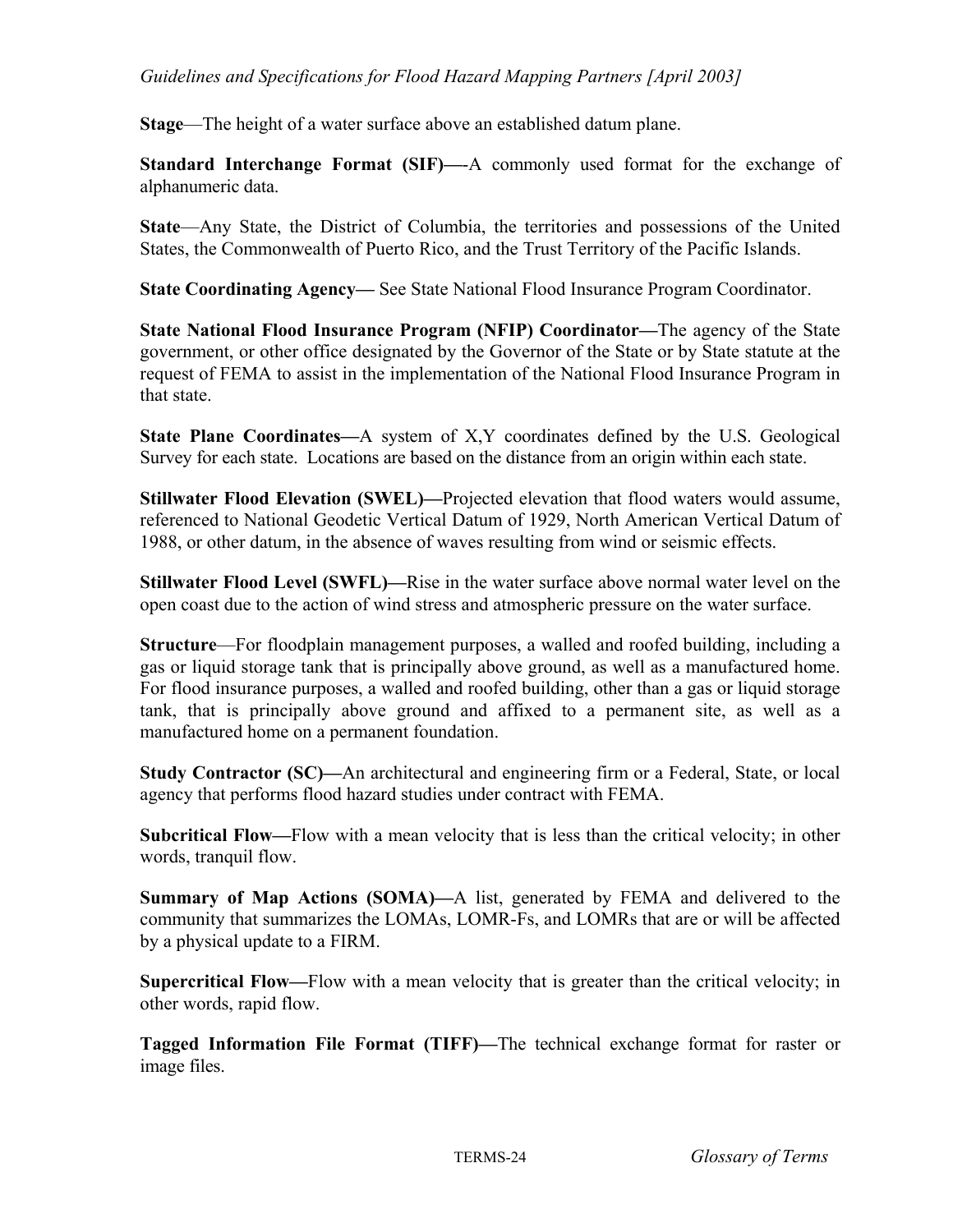**Technical Evaluation Contractor (TEC)—**See Flood Map Production Coordination **Contractor** 

**Technical Support Data Notebook (TSDN)—**The format for the FEMA-maintained file that contains all of the technical and administrative support data for a community for which FEMA published an National Flood Insurance Program map and all revisions to that map.

**Technically Incorrect Base Flood Elevations (BFEs)/Depths**—Those BFEs and base flood depths determined through analyses in which the methodologies used have not been applied properly, are based on insufficient or poor-quality data, or do not account for the effects of physical changes that have occurred in the floodplain.

**Temporary Bench Mark (TBM)—**Benchmark established for a particular Flood Map Project or community.

**Topologically Integrated Geographic Encoding and Referencing System (TIGER)—**The nationwide digital database of planimetric base map features developed by the U.S. Bureau of the Census for the 1990 Census.

**Topology—**A branch of geometric mathematics that is concerned with order, continuity, and relative position, rather than actual linear dimensions.

**Transect—**Cross section taken perpendicular to the shoreline to represent a segment of coast with similar characteristics

**Transformation—**The conversion of coordinates between alternative referencing systems.

**Triangulated Irregular Network (TIN)—**A set of non-overlapping triangles developed from irregularly spaced points that are used to represent the facets of a surface.

**Undeveloped Coastal Barrier—**Any land area adjacent to the Atlantic Ocean, Pacific Ocean, or Great Lakes, where flood insurance will not be available for new or substantially improved structures. These areas are protected by law to discourage development in an attempt to preserve dunes, beaches, and wildlife habitats.

**Unit Hydrograph**—The hydrograph of direct runoff from a storm uniformly distributed over a drainage basin during a specified unit of time.

**Universal Transverse Mercator (UTM) Grid—**A system of plane coordinates based on 60 north-south trending zones, each 16 degrees of longitude wide, that circle the globe.

**Unnumbered A Zones—**Flood insurance rate zones, designated "Zone A" on a FIRM, that are based on approximate studies.

**Vector—**A directed line segment with magnitude commonly represented by the coordinates for the pair of endpoints.

**Vector Data—**Data in the form of an array with one dimension.